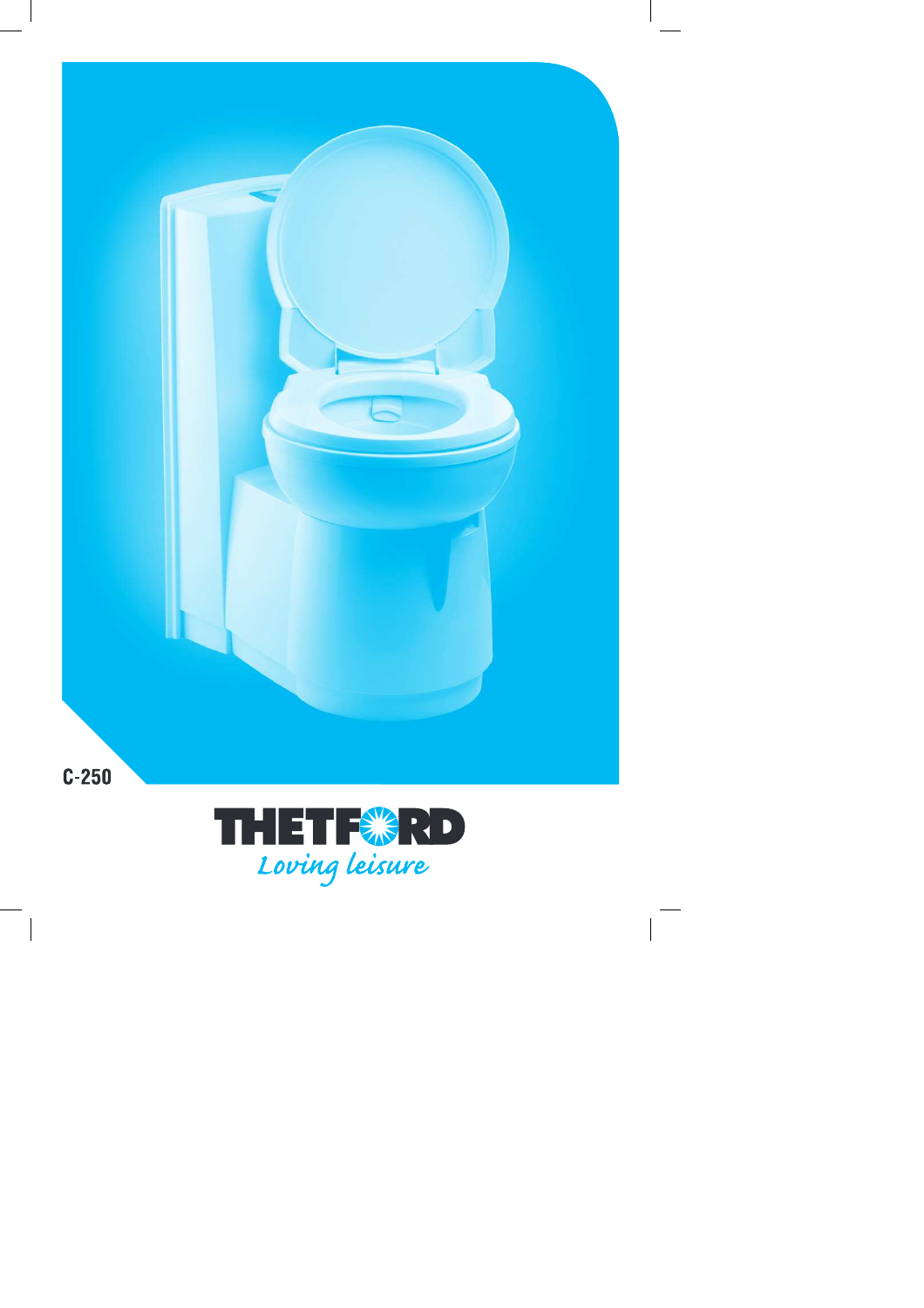

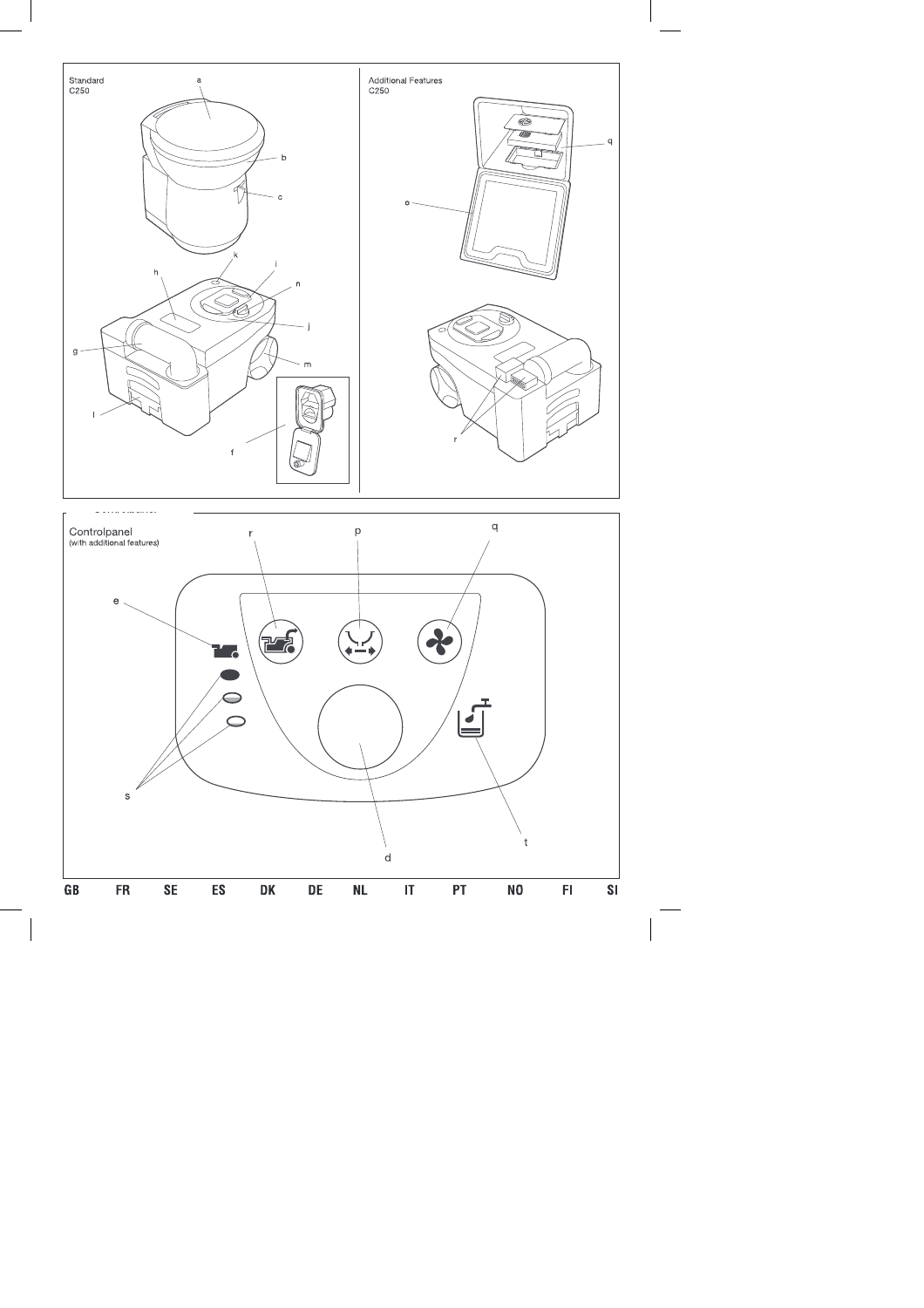# **GB** Instructions for use

### **INTRODUCTION**

The Thetford Cassette Toilet is a high quality product. The toilet forms an integral part of your caravan or camper bathroom, thanks to its functional design which combines modern styling and ease of use. The C-250 Cassette Toilet is manufactured from high quality synthetic materials which makes it a durable, user and maintenance friendly toilet.

The toilet is made up of two parts: a permanently  $\Box$  xed part and a waste-holding tank that is accessible from the outside. The removable waste-holding tank is located under the toilet bowl and can be removed via a door on the outside of the caravan or camper. The Thetford Cassette Toilet is the solution to the sanitary problem in your caravan or camper!

The operating instructions in this owner's manual cover Thetford Cassette Toilet models C-250S, C-250CS (models connected to the vehicle's central water tank) and C-250CWE  $($ model with its own  $\Box$ ush-water tank $)$ . There are differences in the use of these models. Please ensure that you follow the instructions that apply to your toilet model.

### **PARTS**

- a) Removable seat and cover
- b) Swivelling toilet bowl
- c) Blade handle
- d) Flush button
- e) Waste-holding tank level indicator
- f) Water Iling door (only if toilet has own Lush-water tank)
- g) Rotating emptying spout
- h) Automatic pressure release vent
- i) Sliding cover
- j) Removable mechanism
- k) Vent plunger
- l) Pull-out handle
- m) Wheels
- n) Blade opener
- o) Access door to waste-holding tank

### **Additional Features**

- p) Electric blade opener
- q) Electric Ventilator
- r) Waste Pump-Out system
- s) Waste-holding tank multi-level indicator
- t) Flush-water tank level indicator (only if toilet has its own ush-water tank)

Note Some additional features can be bought at Thetford dealerships.

### **PREPARING FOR USE (standard)**

- 1. Open the access door on the outside of your caravan or camper.
- 2. Remove the waste-holding tank by pulling the safety catch (which holds the tank in place) upwards.
- 3. Pull the waste-holding tank outward. Tip it slightly and take the tank fully out.
- 4. Place the tank upright and turn the rotating emptying spout upwards.
- 5. Remove the cap, with the measuring cup inside, from the emptying spout and pour the correct dosage of Thetford toilet  $\Box$ uid (see product label) into the wasteholding tank. This avoids unpleasant smells and keeps the inside of the tank clean. Next add approximately 2 litres of water - enough to ensure that the bottom of the waste-holding tank is covered. For more information on Thetford toilet Luids, see last page of this manual. Screw the cap back onto the emptying spout and turn back to its original position.

Note. The emptying spout measuring cap is supplied in the same packaging as this manual.

Warning! Never add toilet  $\Box$ uid directly via the blade or the toilet bowl as this could damage the lip seal of the waste-holding tank. Always pour the  $\Box$ uids via the emptying spout.

6. Slide the waste-holding tank back into its original position via the access door.

 Make sure that it is secured with the safety catch. Close the access door and lock it. Your Thetford toilet is now ready to use.

Warning! Never use force if you cannot get the tank back into place easily. This may cause serious damage. If blockage occurs, always check if the blade handle is in the correct (closed) position.

7. For toilets with own Lush-water tank: Open the water  $\Box$ ling door and  $\Box$  the  $\Box$ ush-water tank with the correct dosage of Aqua Rinse. This Thetford toilet Luid keeps the  $\Box$ ush water fresh and improves the  $\Box$ ushing. Next,  $\Box$ l up the  $\Box$ ush-water tank with clean water (approximately 8 litres) using a jerry can or hose. Close the door and lock it. Your toilet is now ready to use.

Note. Use fresh (tap) water for the water tank.

### Preparing for use with Additional Features

- 8. Electric Ventilator: Open the access door on the outside of your caravan and remove the waste-holding tank (as described above).
- 9. Remove the lter housing cover and if no lter is present, peel off the sticker lids on the  $\Box$ ter and place the new lter into the lter housing. Place back the cover of the lter housing.

Note. Clearly read the instructions on the liter on how to place the  $\Box$ ter in the  $\Box$ ter housing

### **USING THE TOILET (standard)**

- 10. Turn the bowl to the desired position with the cover closed and using both hands.
- 11. To activate the control panel, press the ush-button once. The control panel display will stay activated for approximately 5 minutes. Run water into the bowl by pressing the Lush knob briety or open the valve blade by turning thehandle anti-clockwise. Your Thetford toilet is now ready for use.
- 12. After use, open the valve blade (if still closed) by turning the handle anti-clockwise. Flush the toilet by pressing the  $\Box$ ush knob for several seconds. TIP! The  $\Box$ ush of your toilet will be more effective if you pulsate the Lush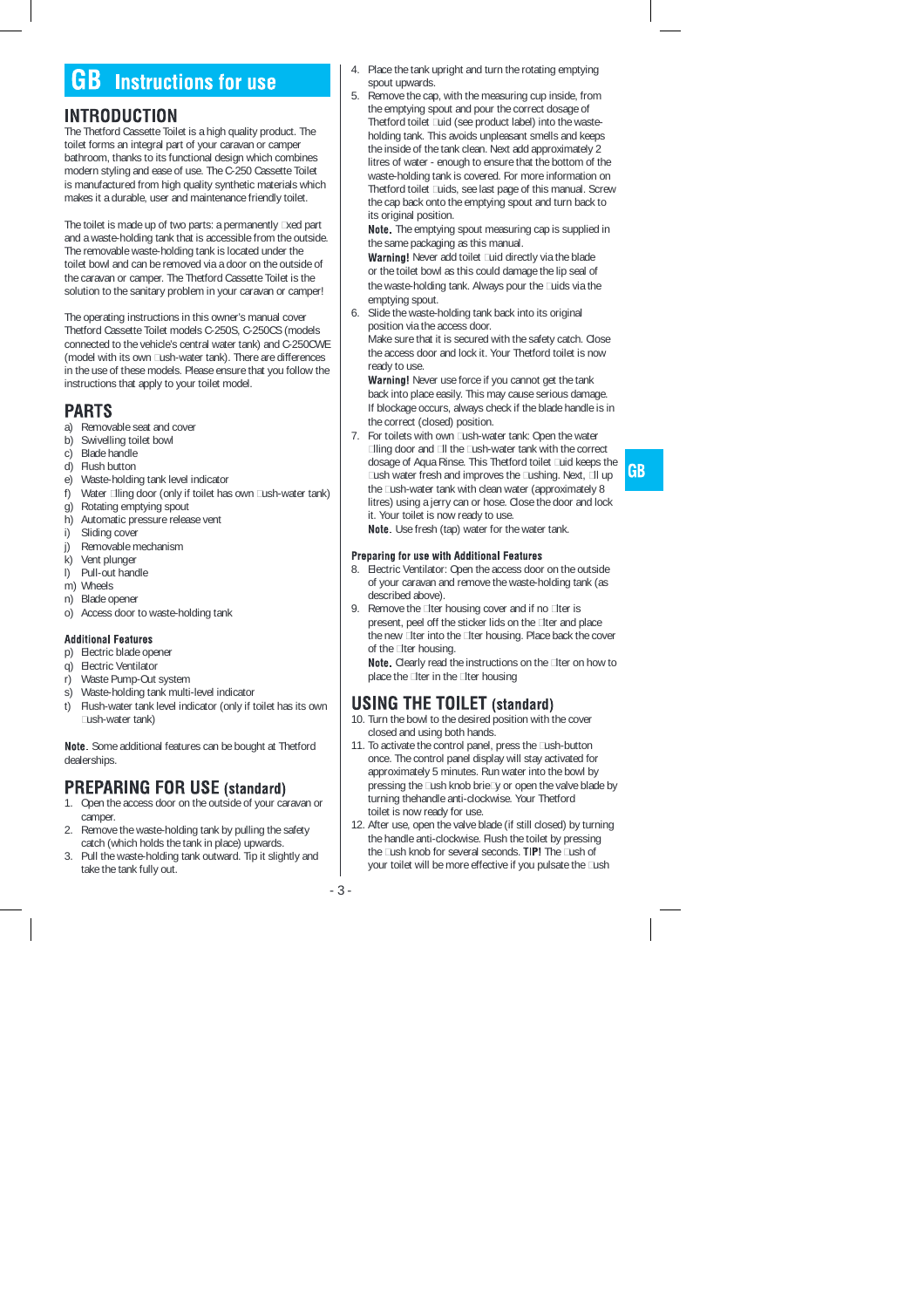by pressing the  $\Box$ ush button several times in a row. Close the valve blade after use.

Note. To guarantee the best functioning of your Thetford toilet we recommend to use Thetford additives and Thetford Aqua Soft toilet paper.

Important Warning Notice! Please do not travel with a ush-water tank that is too full (we advise empty, but for sure not lled more than half-full). Do not travel with water in the toilet bowl. Failure to adhere to this notice may result in water damage to your caravan or motor home. Please avoid to travel with a waste-holding tank that is more than 3/4 full. This may cause leakage through the venting system.

#### Using the toilet with Additional Features

13. Electric blade opener: Push the electric blade button on the control display to electrically open or close the blade. In the case of failure, you can manually open or close the blade by sliding the small handle under the toilet bowl sideways.

Note. To quarantee the best functioning of the Electric Blade Opener it should be operated without sitting on the toilet.

- 14. Electric Ventilator: The ventilator automatically starts when the control panel is activated (by pressing the ush button) and will automatically shut off after approximately 5 minutes. The Electric Ventilator Indicator will Lash until automatic shut-off occurs. If you want to stop the ventilator, press the Electric Ventilator button. If you want to re-start the ventilator, press the button again (the LED will start Lashing again).
- 15. Flush-water tank level indicator (only for toilets with own  $\Box$ ush-water tank): When the  $\Box$ ush-water tank level indicator lights up, rell the Lush-water tank, as only about 1L of water is left in the tank, which is suf $\Box$ cient for approximately 2 Lushes.

### **EMPTYING**

The waste-holding tank requires emptying when the red light (LED) on the toilet control display lights up. The red light lights up, when the waste-holding tank only has capacity for approximately 2 more litres, which is no more than two to three further uses.

Make sure that the blade is closed. Open the access door located outside the vehicle, pull the safety catch on the waste-holding tank upwards and remove the waste-holding tank by pulling the tank towards you.

- 16. Place the waste-holding tank in an upright position (pull-out handle at the top, wheels at the bottom).
- 17. Release the handle from the snaps, pull the handle up and wheel the waste-holding tank to an authorized waste disposal point.
- 18. Push the handle back into its locked position. Turn the emptying spout upwards and remove the cap from the spout. Hold the waste-holding tank in such a way that during emptying you can operate the vent plunger with your thumb. To empty the tank without splashing, depress the vent plunger while emptying the tank. After

emptying, rinse the tank and blade thoroughly with water.

Warning! Do not seriously shake the tank or use high pressure water cleaners. This may cause damage to the tank's interior.

Note. The vent plunger should only be depressed once the emptying spout is pointing downwards. Prepare the toilet for re-use if required. Slide the waste-holding tank into the toilet and close the access door.

#### **Emptying with Additional Features**

19. Waste-holding tank multi-level indicator: The lower LED indicates that the waste-holding tank is almost empty; the middle LED indicates that it is more than half full; when the top LED is lit, the tank needs emptying as it can only take 2 - 3 further uses. Note. The red LED will Lash when the waste-holding

tank is not present or not in the right position.

20. Waste Pump-Out system: When activating the control panel this feature automatically lights up. When the waste-holding tank level indicator illuminates, press the Waste Pump-Out button to pump out the waste from the holding tank into the vehicle's waste tank. The button will Lash while the waste is being pumped and will stop automatically (after approximately 2 minutes) when all waste has been transferred. If the vehicle's waste tank is full, the Waste Pump-Out light will Lash rapidly and no pump-out will be possible until the central tank is emptied. (Check the level of the vehicle's waste tank regularly). After the waste-holding tank has been emptied, there will be approximately 1.5 litres of waste left in the tank. This is normal. Add 2 litres of water and a correct dosage of Thetford toilet uids to the wasteholding tank.

Important! Before activating the Waste Pump-Out system, make sure that the central waste-holding tank has still enough capacity (approximately 18L) Important! For a proper breakdown of the waste and functioning of the Waste Pump-Out system it is important to use Thetford additives and Aqua Soft toiletpaper.

Important! It is vital that the correct amount of Thetford toilet uid is added to ensure the proper breakdown of the waste in the waste-holding tank. Only use the system when the waste-holding tank is  $\Box$  led. Using the system too often on an empty waste-holding tank can cause damage to the pump, which could cause the system to fail.

### CLEANING AND MAINTENANCE

The toilet should be cleaned and maintained regularly, depending on the amount of use. To clean Thetford toilets, we advise using water and Thetford Bathroom Cleaner & Thetford Toilet Bowl Cleaner.

Note Never use bleach, vinegar or other powerful household cleaners that contain these substances. These may cause permanent damage to the seals and other toilet components.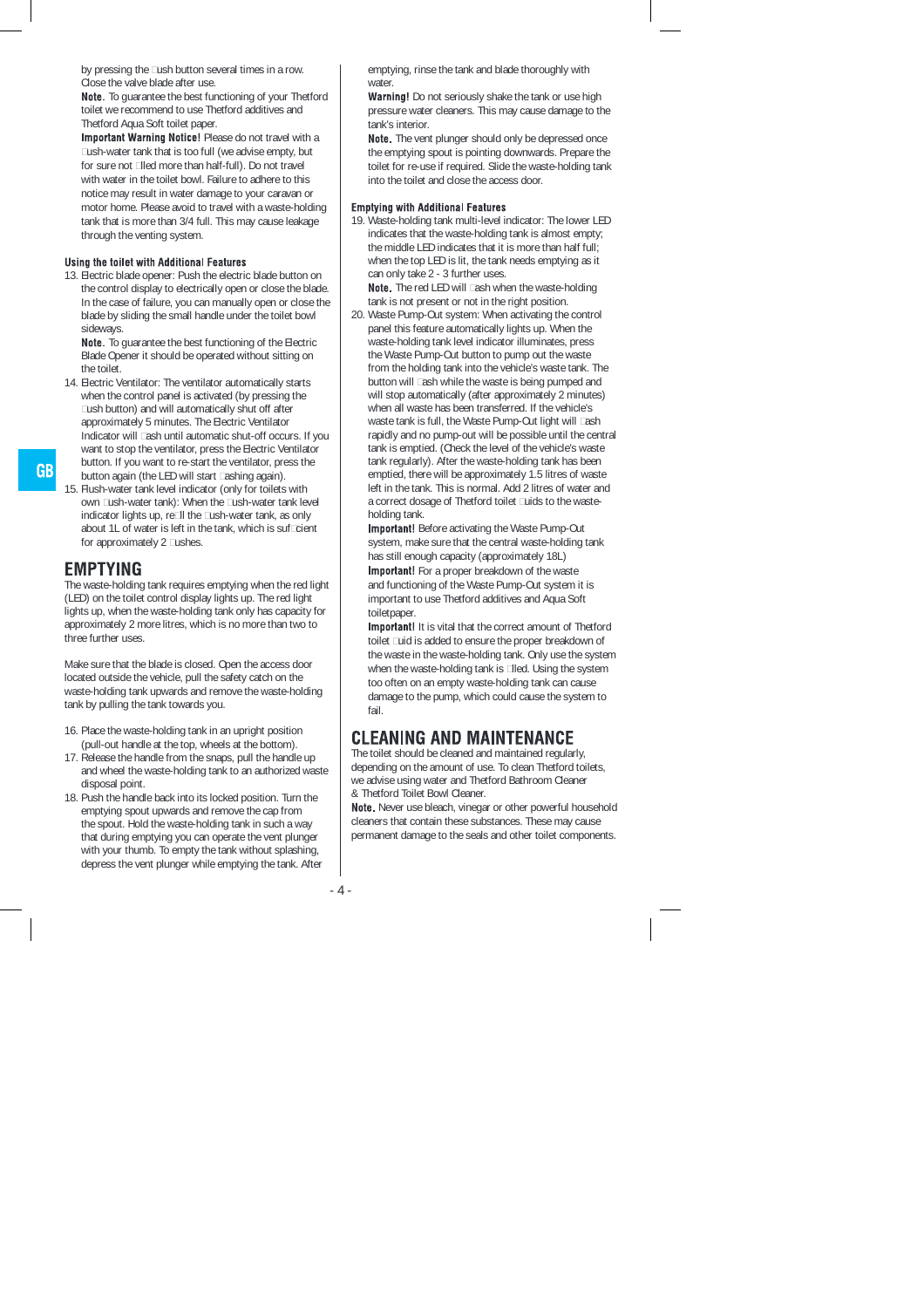#### **Toilet Bowl**

- Squirt Thetford Toilet Bowl Cleaner into the toilet bowl and use Thetford Bathroom Cleaner for the outside of the toilet. Read the product instructions before use.
- Flush the toilet bowl with water and wipe down the rest of the toilet with a damp cloth.
- Clean seat and cover. The seat and cover can easily be removed: Lift the seat and cover assembly and pull the round pins (inside the assembly) outwards from the pin holes. After cleaning, replace the seat and cover by positioning the round pins in front of the pin holes and push the lid and seat downwards.
- To keep your Lush water fresh and to prevent deposits from forming in your toilet bowl, add a correct dosage of Aqua Rinse in your Lush-water tank, if present, on your toilet.

Tip! For a really shining toilet, dry with a soft dry cloth after cleaning.

#### Waste-holding tank

For normal and effective use of your waste-holding tank, Thetford has developed a number of different toilet  $\Box$ uids. Thetford toilet uids suppress smells, reduce formation of gas, promote breakdown of toilet waste and increase the life span of a mobile toilet. See page 50 for more information (=matrix). We advise a thorough cleaning of the wasteholding tank once each season. Next to using Thetford's Cassette Tank Cleaner, the powerful cleaning agent for the periodical cleaning of the waste-holding tank of your toilet, we suggest the following:

- Remove the removable mechanism from the wasteholding tank by turning it anti-clockwise and rinse it under a tap.
- Remove the cover plate from the automatic pressure release vent by prising it up using a small screwdriver. Use one hand to push the automatic pressure release vent open while holding the **coat of the automatic** pressure release vent on the inside of the tank with the other hand. Push the Coat upwards, turn it 180 degrees and remove it from below. Remove the rubber seal underneath the Foat. Rinse the Foat and rubber seal under a tap. Replace the rubber seal and Coat for the automatic pressure release vent using the same method in reverse.
- If your toilet has a Waste Pump-Out system, remember to periodically clean the connecting mechanism between waste-holding tank and Waste Pump-Out system and treat it with Thetford High Grade Seal Lubricant.

The rubber seals in the toilet (the lip seal, the mechanism seal, the automatic pressure release vent seal and the cap seal) should be regularly cleaned with water and treated with Thetford High Grade Seal Lubricant. This will ensure that the seals remain Dexible and in good condition. If the toilet is not to be used for any length of time, it is important to treat the seals with Thetford High Grade Seal Lubricant after cleaning. Note. Never use vaseline or any vegetable oil except olive oil. These may cause leakage or malfunction. The lip seal is a part of the toilet that is subject to wear. Depending upon the extent and manner of use, the seals will become less effective and will need replacing periodically.

#### **Cleaning and maintenance for optional features**

- Electric Ventilator: The liter of the Electric Ventilator needs to be renewed periodically. After approximately 4 full weeks of use, the lter loses its absorption power.
- Waste Pump-Out system: To ensure optimal functionality of the Waste Pump-Out system, periodical maintenance of the tube and pump is recommended. After emptying the waste-holding tank completely. If it with clean water and empty it by pumping the water to the central wasteholding tank. Do this twice. This will clean the pump and the hose. Do this once every 3 weeks when on holiday. Every 6 weeks II the waste-holding tank once with clean water, empty it, and once with clean water and Thetford Cassette Tank Cleaner and empty it. This should ensure proper operation of the system.

### **WINTER OPERATION**

You can use your Thetford Cassette Toilet as normal in cold weather as long as the toilet is situated in a heated location. If there is a risk of freezing we advise that the toilet is drained by following the instructions under 'Storage' or use MPG (Mono Propylene Glycol)

### STORAGE

It is important that you follow the instructions below if you do not expect to use your Thetford toilet for a long (winter) period.

- If your toilet is connected to your vehicle's central drinking water tank, please empty this tank  $\Box$ rst. When the central drinking water tank is empty, activate the Control Panel by pressing the Lush button. Open the blade and press the  $\Box$ ush button until water stops owing into the bowl. Close the blade. Open the access door on the outside of your caravan or camper and empty the waste-holding tank at an authorized waste dump. Follow the instructions for cleaning and maintenance. To allow the waste-holding tank to dry, do not place the cap back on the emptying spout of the tank.
- 21. If the toilet has its own Lush-water tank, place a suf ciently large bowl under the drain tube to catch the remaining water from the Lush-water tank and remove the drain plug. When no more water exits, put the drain plug on the drain tube, put it back in its original position and close the access door. If the toilet is connected to the vehicle's water tank, please follow your vehicle's instructions for draining the central water system. If your toilet is optionally featured with a Waste Pump-Out system, take out the waste-holding tank and completely clean it (see Cleaning and Maintenance) including the holding tank cover and docking part. After cleaning, Il it with fresh water, put it back and empty it via the Waste Pump-Out system. Once more II the tank with fresh water and Thetford Cassette Tank Cleaner, put it back and again empty it via the Waste Pump-Out system. Finally for thorough cleaning II the cassette once more with fresh water and use the Waste Pump-Out system to empty it. Then remove the waste-holding tank and empty it completely. To allow the waste-holding tank to dry,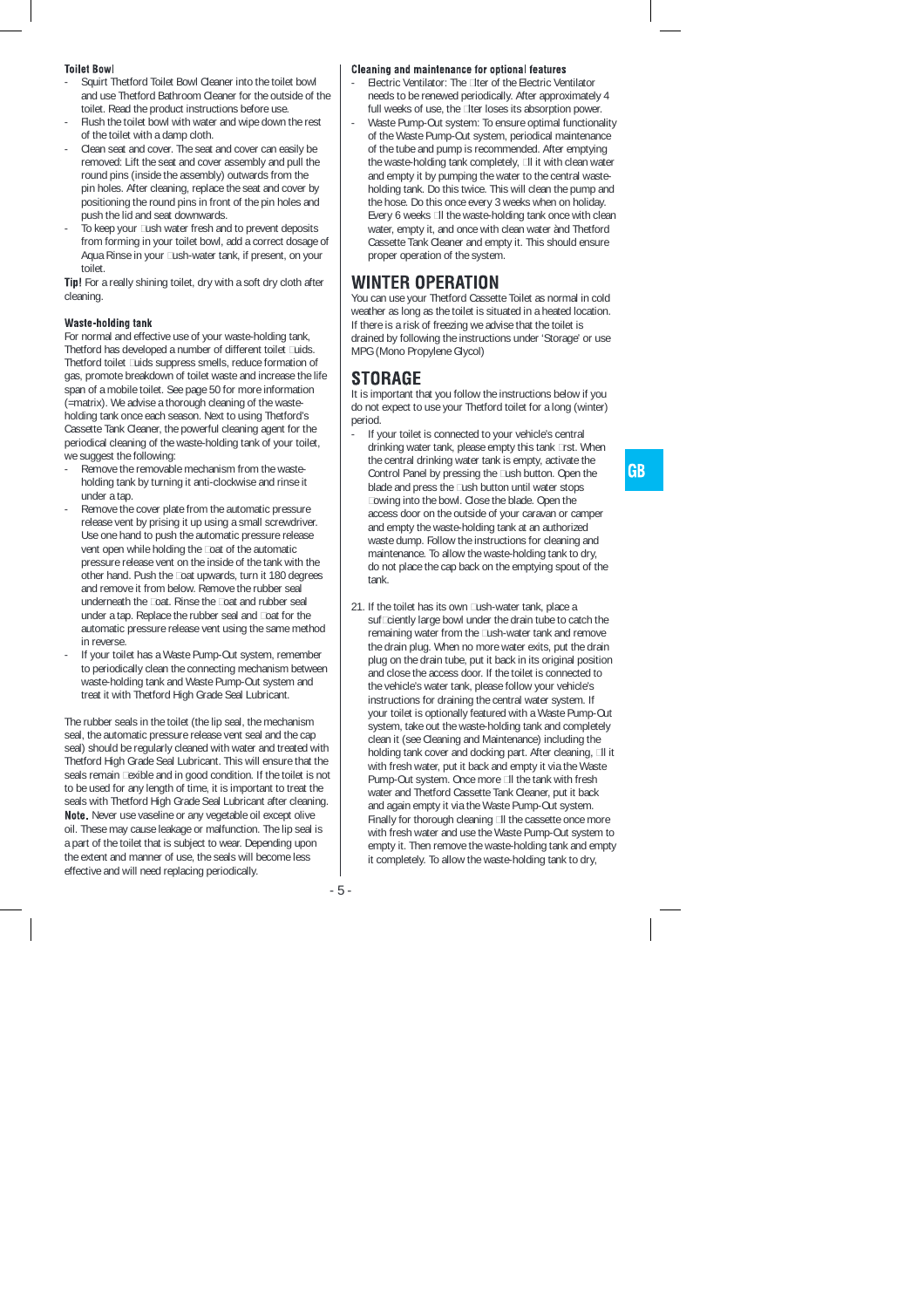do not place the cap back on the emptying spout of the tank. Don't forget to empty your vehicle's central waste tank!

### **THETEORD WARRANTY**

Thetford BV offers the end users of its products a three year guarantee. In the case of defects within the guarantee period, Thetford will repair or replace the product. In this instance, the costs of replacement, labour costs for the replacement of defective components and/or the costs of the parts themselves will be paid by Thetford.

- 1. To claim under this guarantee, the user must take the product to a service centre recognised by Thetford. The claim will be assessed there.
- 2. Components replaced during repair under guarantee become the property of Thetford.
- 3. This guarantee does not prejudice current consumer protection law.
- 4. This guarantee is not valid in the case of products that are for, or are used for, commercial purposes.
- 5. Guarantee claims falling into one of the following categories will not be honoured:
	- The product has been improperly used, or the instructions in the manual have not been followed
	- The product has not been installed in accordance with the instructions
	- Alterations have been made to the product
	- The product has been repaired by a service centre not recognised by Thetford
	- The serial number or product code has been changed
	- The product has been damaged by circumstances outside the normal use of the product

### **CUSTOMER SERVICE**

Please visit our website if you require further information or have any questions about your toilet: www.thetfordeurope.com. The information available includes frequently asked questions, trouble shooting, instructions for repair, tips, and a list of Thetford Dealers and Service Centres near you. If you still have questions or remarks, please contact the Customer Service Department in your country (see the addresses on the back of this manual).

### **LIABILITY**

Thetford is not liable for loss and/or damage caused directly or indirectly by use of the toilet.

# **FR** Instructions d'utilisation

### **INTRODUCTION**

La toilette à cassette Thetford est un produit de haute qualité. Grace à sa conception fonctionnelle qui conjugue modernité et facilité d'utilisation, cette toilette fait partie intégrante de la salle de bains de votre caravane ou camping-car.

La toilette à cassette C-250 est fabriquée à partir de matériaux synthétiques de haute qualité, qui en font un produit durable, simple d'emploi et facile à entretenir.

La toilette se compose de deux parties : une partie Dixe montée à demeure et un réservoir à matières accessible depuis l'extérieur. Le réservoir à matières amovible est situé sous la cuvette et peut etre retiré par le biais d'une trappe située sur l'extérieur de la caravane ou du camping-car. La toilette à cassette Thetford est la solution idéale au problème des sanitaires dans votre caravane ou camping-car !

Les instructions d'utilisation gurant dans le présent manuel concernent les modèles de toilette à cassette Thetford C-250S, C-250CS (modèles raccordés au réservoir d'eau central du véhicule) et C-250CWE (modèle doté d'un réservoir d'eau propre). Ces modèles présentent certaines différences d'utilisation. Assurez-vous de suivre les instructions correspondant à votre modèle de toilette. Les pièces identi<sup>c</sup>ées par des lettres sont illustrées sur la première page de ce manuel. Les actions à effectuer, identi ées par des numéros, sont illustrées sur la dernière page.

### **PIECES**

- a) Siège et couvercle amovibles
- b) Cuvette pivotante
- c) Poignée d'ouverture et de fermeture du clapet
- d) Bouton de chasse d'eau
- e) Indicateur de niveau du réservoir à matières
- f) Trappe de remplissage d'eau claire (toilettes dotées d'un réservoir d'eau propre uniquement)
- g) Bras de vidange orientable
- h) Event automatique
- i) Couvercle coulissant
- j) Mécanisme amovible
- k) Bouton-poussoir de prise d'air
- l) Poignée d'extraction
- m) Roulettes
- n) Clapet
- o) Trappe d'accès au réservoir à matières

### **Fonctions supplémentaires**

- p) Clapet électrique
- q) Ventilateur électrique
- r) Système de transfert des matières
- s) Indicateur multi-niveau du réservoir
- t) Indicateur de niveau bas du réservoir d'eau propre (toilettes dotées d'un réservoir d'eau propre uniquement) Remarque. Vous pouvez acquérir certaines fonctions optionnelle chez votre revendeur Thetford.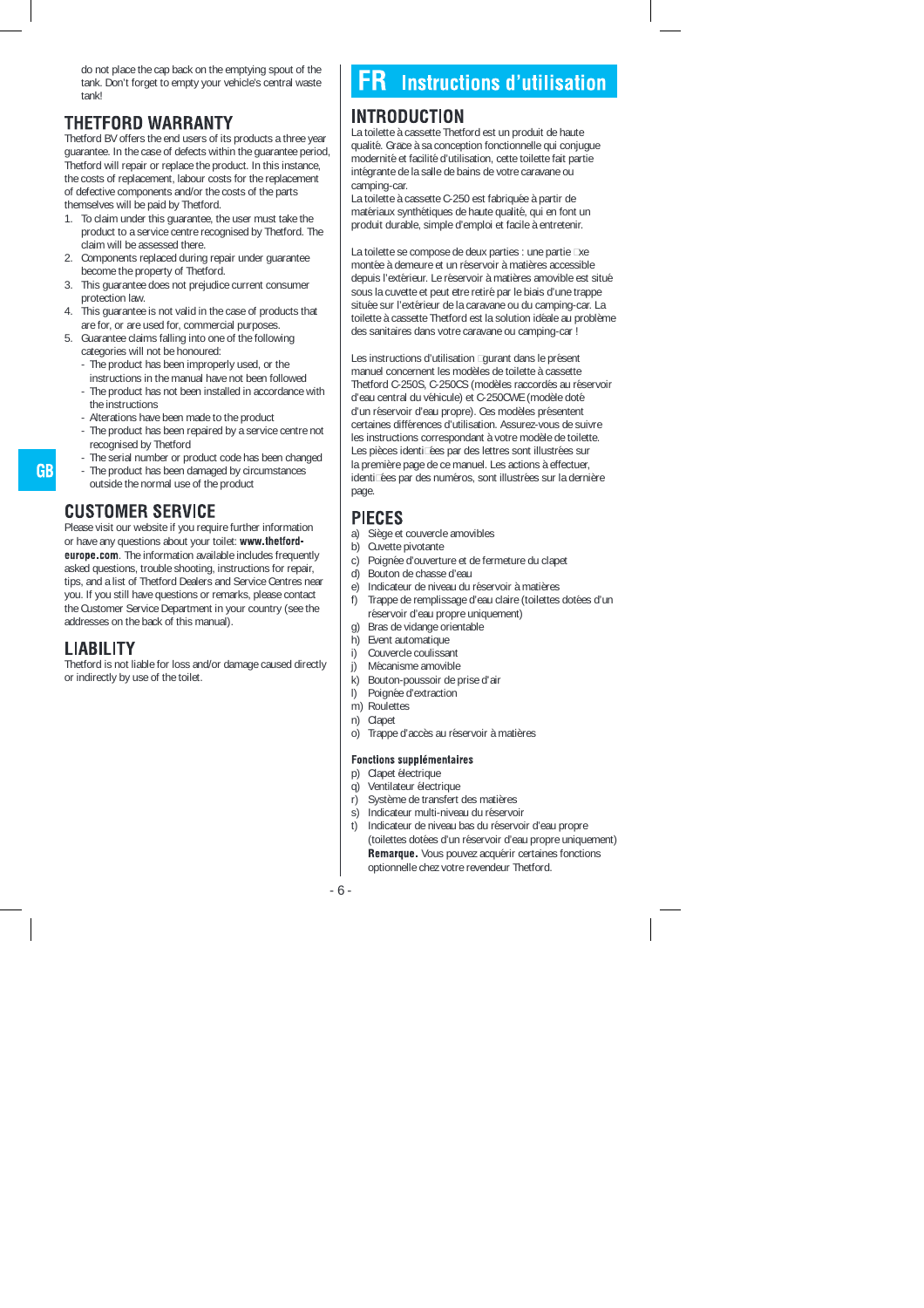### **MISE EN SERVICE (standard)**

- 1. Ouvrez la trappe d'accès située sur l'extérieur de votre caravane ou camping-car.
- 2. Retirez le réservoir à matières en tirant le verrou de sécurité (qui maintient le réservoir en place) vers le haut.
- 3. Tirez le réservoir à matières vers l'extérieur. Inclinez-le légèrement et extrayez-le complètement.
- 4. Placez le réservoir à matières à la verticale et tournez le bras de vidange orientable vers le haut.
- 5. Retirez le bouchon du bras de vidange, le doseur étant à l'intérieur, et versez le bon dosage d'additif sanitaire Thetford (voir sur l'étiquette du produit) dans le réservoir à matières. Ce produit permet d'éviter les odeurs désagréables et assure la propreté interne du réservoir a` matie`res. Ajoutez ensuite environ 2 litres d'eau de manière à recouvrir entièrement le fond du réservoir. Pour de plus amples informations sur les additifs sanitaires Thetford, reportez-vous à la dernière page de ce manuel. Revissez le bouchon sur le bras de vidange. Tournez le bras de vidange de manière à le replacer dans sa position initiale.

Remarque : le bouchon doseur du bras de vidange est fourni dans l'emballage qui contient ce manuel. Avertissement ! N'ajoutez jamais d'additif sanitaire directement par le clapet ou la cuvette ; cela pourrait endommager le joint à lèvre du réservoir à matières. Versez toujours les produits par le bras de vidange.

6. Replacez le réservoir à matières dans sa position initiale par la trappe d'accès.

Assurez-vous que le réservoir à matières est bien immobilisé au moyen du verrou de sécurité. Refermez la trappe d'accès et verrouillez-la. Votre toilette Thetford est maintenant prete à l'usage.

Avertissement ! Si vous ne parvenez pas à remettre le réservoir en place, ne forcez jamais. Cela pourrait provoquer de graves dégats. En cas de blocage, vériez toujours si la poignée d'ouverture et de fermeture du clapet est positionnée à droite (position fermée).

7. Uniquement pour les toilettes dotées d'un réservoir d'eau propre : après l'étape 6, ouvrez la trappe de remplissage d'eau claire et versez la quantité adéquate de produit Aqua Rinse dans le réservoir d'eau propre. Cet additif sanitaire de Thetford assure l'hygiène de votre toilette et améliore le rinçage. Remplissez ensuite le réservoir d'eau propre (environ 8 l) à l'aide d'un jerrycan ou d'un tuyau d'eau. Fermez la porte et bloquez-la. Votre toilette est maintenant prete à l'usage.

Remarque: Utilisez de l'eau claire (du robinet) pour le réservoir d'eau.

#### Préparation avant utilisation des fonctions supplémentaires

- 8. Ventilateur électrique : Ouvrez le portillon d'accès extérieur de votre véhicule et retirez le réservoir à matières (comme décrit ci-dessus).
- 9. Retirez le couvercle du logement du  $\Box$ tre. Si vous ne remarquez aucun ltre, détachez les pellicules de

l'étiquette sur le ltre et placez le nouveau ltre dans le logement conçu à cet effet. Remettez en place le couvercle du logement du **Itre**.

Remarque : Lisez attentivement les instructions sur le litre concernant son positionnement dans le logement conçu à cet effet.

### UTILISATION DE LA TOILETTE (standard)

- 10. Le couvercle étant fermé, tourner la cuvette vers la position souhaitée à l'aide de vos mains.
- 11. Pour activer le panneau de commande, appuyez une fois sur le bouton de chasse d'eau. L'écran du panneau de commande reste activé pendant environ 5 minutes. Faites couler de l'eau dans la cuvette en appuyant brièvement sur la poignée de commande de rincage de manière à ajouter de l'eau dans la cuvette ou actionnez l'ouverture de clapet en tournant la poignée de commande vers la gauche. Vous pouvez à présent utiliser vos toilettes Thetford.
- 12. Après utilisation, ouvrez le clapet (s'il est encore fermé) en faisant pivoter vers la gauche la poignée de commande. Vous pouvez rincer les toilettes en appuyant quelques secondes sur le bouton de rinçage. ASTUCE! L'évacuation de vos toilettes sera plus efficace si vous faites pulser le **Lux d'eau en appuyant plusieurs** fois d'af $\Box$ ée sur le bouton de la chasse d'eau. Fermez le clapet après l'utilisation.

Remarque, An d'assurer le meilleur fonctionnement possible de vos toilettes Thetford, nous vous recommandons d'utiliser des additifs Thetford ainsi que le papier toilette Thetford Aqua Soft.

Mise en garde importante ! Lors de vos déplacements, assurezvous que le réservoir d'eau propre n'est pas trop plein (nous vous conseillons de le vider complètement, ou au moins de veiller à ce qu'il ne soit pas rempli à plus de moitié). De meme, pedant les déplacements, la cuvette ne doit pas contenir d'eau. Le nonrespect de ces consignes peut déboucher sur des dégats dus à l'eau dans votre caravane ou camping-car. Veuillez éviter de circuler avec un réservoir à déchets plein à plus de 3/4. Cela risque de provoquer des fuites dans le circuit de mise l'air libre.

#### Utilisation des toilettes avec des fonctions supplémentaires

13. Clapet électrique : appuyez sur le bouton du clapet électrique, situé sur le panneau de commande, a $\Box$ n d'ouvrir ou de fermer électriquement le clapet. En cas de dysfonctionnement, vous pouvez ouvrir/fermer manuellement le clapet en faisant coulisser sur le coté la petite poignée située sous la cuvette.

Remarque: An d'assurer le meilleur fonctionnement possible du clapet à ouverture électrique, faites-le fonctionner sans vous asseoir sur les toilettes.

14. Ventilateur électrique : Le ventilateur démarre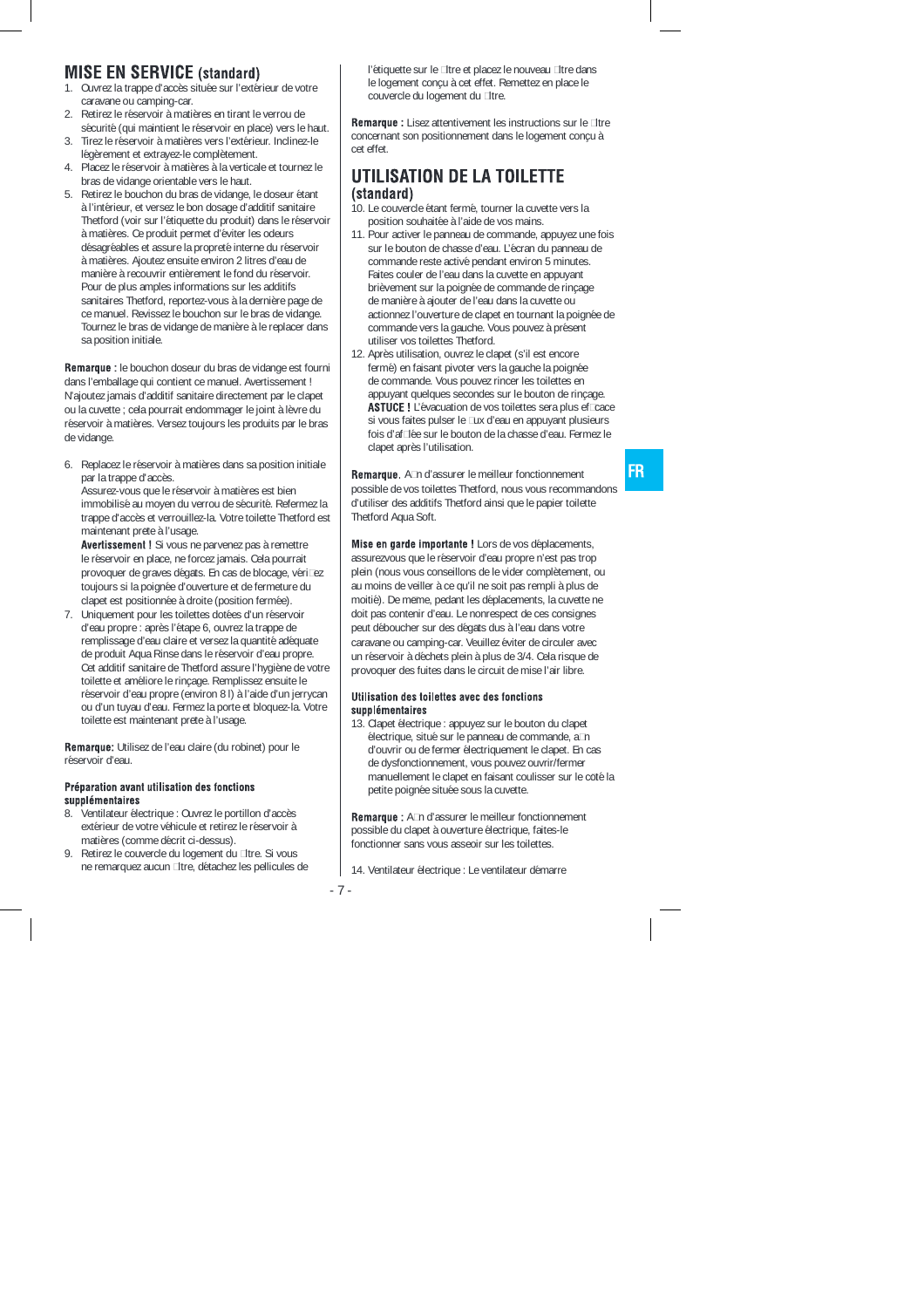automatiquement lors de l'activation du panneau de commande (en appuyant sur le bouton de la chasse d'eau) et il s'arrete automatiquement après environ 5 minutes. L'indicateur du ventilateur électrique clignotera jusqu'à l'arret automatique. Si vous souhaitez arreter le ventilateur, appuyez sur le bouton Ventilateur Electrique. Si vous souhaitez redémarrer le ventilateur, appuyez une nouvelle fois sur le bouton (la LED clignotera a` nouveau).

15. Indicateur de niveau bas du réservoir d'eau propre (toilettes dotées d'un réservoir d'eau propre uniquement) : lorsque l'indicateur de niveau bas du réservoir d'eau propre s'allume, remplissez le réservoir d'eau propre ; il reste alors environ 1L d'eau dans le réservoir (soit approximativement 2 chasses d'eau).

### **VIDANGF**

Le réservoir à matières doit etre vidangé lorsque la lumière rouge (LED) du panneau de commande des toilettes s'allume. La lumière rouge ne s'allume que lorsque le réservoir à matières ne dispose plus que d'une capacité d'environ 2 litres supplémentaire, ce qui correspond à deux ou trois utilisations.

Assurez-vous que le clapet est fermé. Ouvrez le portillon d'accès extérieur du véhicule, tirez sur le cran de sureté sur le devant du réservoir à matières et retirez-le en tirant le réservoir vers vous.

- **FR**
- 16. Placez le réservoir à matières à la verticale (poignée) d'extraction en haut, roulettes en bas). Faites coulisser la poignée sur le côté (vers l'avant du réservoir) jusqu'à ce qu'elle soit dégagée de sa position de verrouillage.
- 17. Libérez la poignée des rivets, tirez la poignée vers le haut et faites rouler le réservoir à matières vers une aire de vidange autorisée.
- 18. Appuyez sur la poignée pour la remettre dans sa position de verrouillage. Tournez le bras de vidange vers le haut et enlevez le bouchon. Tenez le réservoir à matières de manière à pouvoir actionner le bouton-poussoir de prise d'air avec le pouce pendant la vidange. Pour éviter les éclaboussures, appuyez sur le bouton-poussoir de prise d'air pendant la vidange. Lorsque le réservoir est vide, rincez-le soigneusement à l'eau claire. Nettoyez également le clapet avec de l'eau.

Avertissement ! Evitez de secouer trop fortement le réservoir et d'utiliser des systèmes de nettoyage à eau à haute pression. Cela pourrait endommager l'intérieur du réservoir.

Remarque : n'appuyez sur le bouton-poussoir de prise d'air qu'une fois le bras orientable dirigé vers le bas ! Si nécessaire, préparez la toilette de manière à pouvoir l'utiliser à nouveau. Faites coulisser le réservoir à matières dans la toilette puis refermez la trappe d'accès.

#### Vidance avec fonctions supplémentaires

19. Indicateur multi-niveau du réservoir à matières : La LED inférieure indique que le réservoir à matières est quasiment vide ; la LED du milieu indique qu'il est rempli presque à moitié : lorsque la LED du dessus est allumée. le réservoir doit être vidangé puisqu'il ne pourra être utilisé que 2 ou 3 fois.

Remarque. La LED rouge clignote en cas d'absence du réservoir à matières ou lorsqu'il ne se trouve pas dans la position correcte.

Remarque : l'indicateur de niveau du réservoir à matières clignote lorsque le réservoir à matières a été enlevé. Ne pas tirer la chasse d'eau des toilettes dans ce cas!

20. Système de pompage du contenu du réservoir a` matie`res : lorsque vous activez le panneau de commande, cette fonction s'allume automatiquement. Lorsque le voyant rouge de l'indicateur de niveau du réservoir à matières s'allume, appuyez sur le bouton de pompage pour pomper le contenu du réservoir à matières et le déverser dans le réservoir à matières du véhicule. Le bouton clignote pendant le pompage et s'arrete automatiquement (au bout de 2 minutes environ) lorsque tout le contenu du réservoir a été transféré. Si le réservoir du véhicule est plein, le bouton de pompage clignote rapidement (2 Hz) et le pompage ne sera plus possible tant que le réservoir central n'aura pas été vidé. (Véri $\equiv$ ez fréquemment le niveau du réservoir à matières du véhicule). Après la vidange du réservoir à matières, il reste dans ce dernier environ 1,5 litres de contenu. Ceci est normal. Versez 2 litres d'eau et la quantité adéquate d'additif sanitaire Thetford dans le réservoir.

Important ! Avant d'activer le système de transfert des matières, assurez-vous que le réservoir à matières central dispose de suf Esamment de capacité (environ 18L). Important! Pour une décomposition adéquate des matières et pour un fonctionnement correct du système de transfert des matières, il est important d'utiliser des additifs Thetford ainsi que le papier toilette Aqua Soft.

Important ! Il est indispensable d'ajouter la bonne quantité d'additif sanitaire Thetford a<sup>n</sup> d'assurer la décomposition adéquate des matières dans le réservoir. N'utilisez le système que lorsque le réservoir à matières est rempli. Une utilisation trop fréquente du système sur un réservoir à matières vide peut provoquer des dysfonctionnements de la pompe, pouvant ainsi aboutir à une faille du système.

### **NETTOYAGE ET ENTRETIEN**

La toilette doit etre nettoyée et entretenue régulièrement, en fonction de la fréquence d'utilisation. Pour nettoyer la toilette Thetford, nous vous conseillons d'utiliser Thetford Bathroom Cleaner, Thetford Toilet Bowl Cleaner et l'eau. Remarque : n'utilisez jamais d'eau de javel, de vinaigre ou d'autres produits détergents puissants contenant ces substances. Vous risqueriez d'endommager de facon dé<sup>nitive les joints et d'autres pièces de votre toilette.</sup>

### Cuvette

Versez le produit Thetford Toilet Bowl Cleaner dans la cuvette et utilisez le produit Thetford Bathroom Cleaner pour nettoyer l'extérieur des toilettes. Lisez les instructions du produit avant de l'utiliser.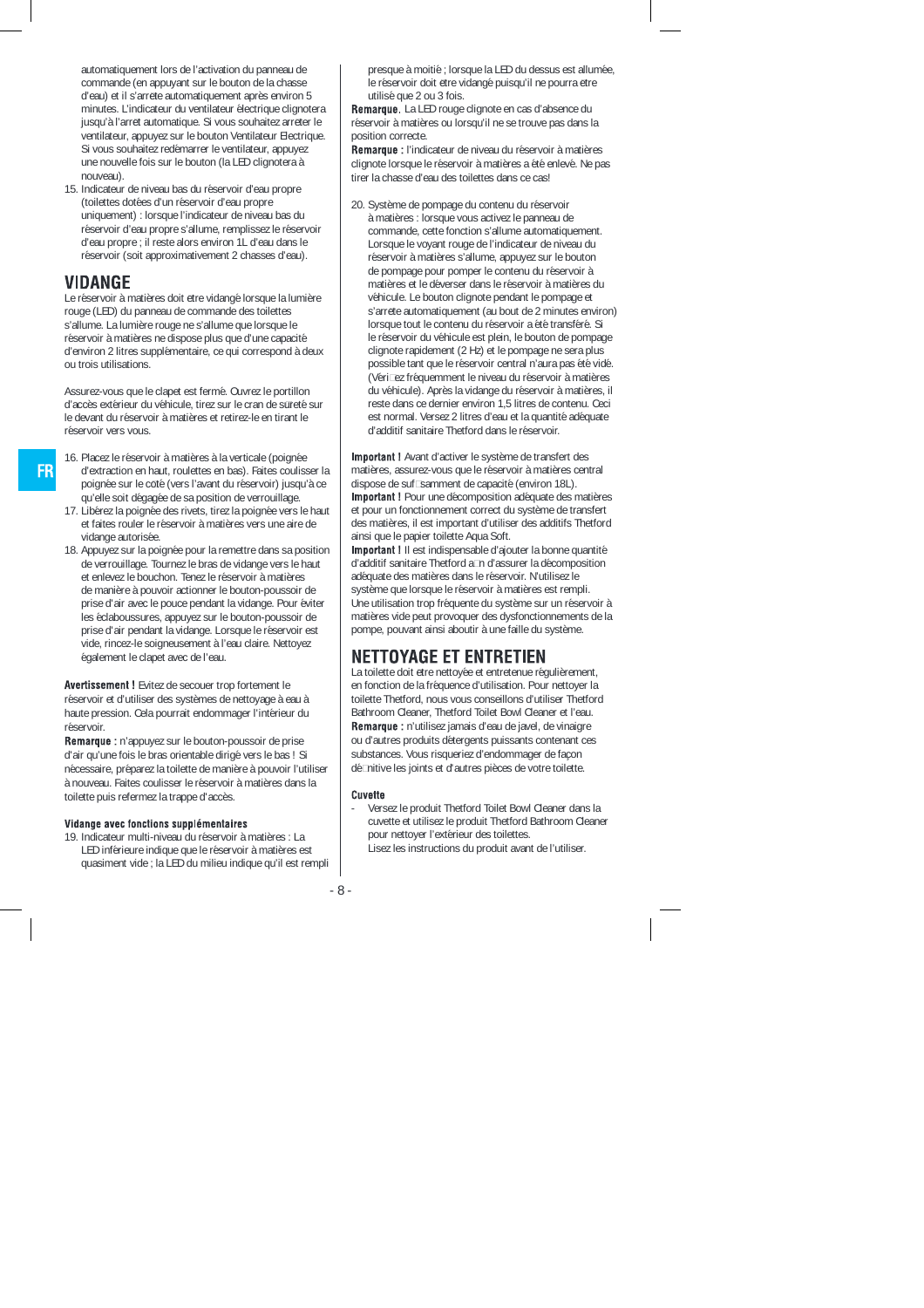- Rincez la cuvette à l'eau et lessivez le reste avec un chiffon humide.
- Nettoyez le siège et le couvercle. Le siège et le couvercle sont facilement amovibles : Soulevez le siège et le couvercle et tirez les chevilles rondes (à l'intérieur de l'assemblage) vers l'extérieur de leurs logements. Après avoir nettoyé, remettez en place le siège et le couvercle en positionnant les chevilles rondes devant leurs logements et rabattez le couvercle ainsi que le siège.
- Pour assurer l'hygiène de votre toilette et empecher la formation de dépots dans la cuvette, versez une quantité adéquate de produit Aqua Rinse dans le réservoir d'eau propre de votre toilette (le cas échéant).

Un conseil ! Pour obtenir une toilette étincelante, essuyez-la avec un chiffon sec et doux après le nettoyage.

#### Réservoir à matières

Pour une utilisation normale et ef cace du réservoir à matières, Thetford a concu plusieurs additifs sanitaires différents. Les additifs sanitaires Thetford éliminent les odeurs, réduisent la formation de gaz, favorisent la liquéfaction des matières et allongent la durée de vie de votre toilette à cassette. Reportez-vous à la page 50 pour de plus amples informations.

Il est conseillé de procéder à un nettoyage en profondeur du réservoir à matières deux à trois fois par saison. Après l'utilisation du Cassette Tank Cleaner de Thetford, le puissant agent nettoyant destiné au nettoyage réqulier du réservoir à matières de votre toilette, il est conseillé de se conformer aux instructions suivantes :

- Retirez le mécanisme amovible du réservoir à matières en le tournant dans le sens inverse des aiguilles d'une montre. Rincez à l'eau claire l'ensemble du mécanisme amovible.
- Retirez ensuite le couvercle de l'évent automatique en le soulevant à l'aide d'un petit tournevis. D'une main, appuyez sur l'évent automatique pour l'ouvrir, et de l'autre, tenez le  $\Box$ otteur de ce dernier situé à l'intérieur du réservoir. Poussez le Dotteur vers le haut, faites-le pivoter d'un demi-tour et retirez-le par le bas. Enlevez le joint en caoutchouc situé sous le Dotteur. Rincez le Dotteur et le joint en caoutchouc à l'eau claire. Remettez en place le joint en caoutchouc et le Fotteur de l'évent automatique en procédant de la meme manière.
- Si vos toilettes disposent d'un système de transfert des matières, souvenez-vous de nettoyer occasionnellement le mécanisme de raccordement entre le réservoir à matières et le système de transfert des matières avec le spray lubrillant Thetford High Grade.

Les joints en caoutchouc de la toilette (le joint à lèvre, le joint du mécanisme, le joint de l'évent automatique et le joint du bouchon) doivent etre nettoyés réqulièrement et traités avec du Spray lubri<sup>c</sup>ant haute qualité de Thetford. Les joints conserveront ainsi leur souplesse et resteront en bon état. Si vous pensez ne pas utiliser la toilette pendant un temps prolongé, il est important de traiter les joints au Spray lubrizant haute qualité de Thetford après leur nettoyage. Remarque : n'utilisez jamais de vaseline ou d'huiles végétales. Ces produits peuvent provoquer des fuites ou un dysfonctionnement. Le joint à lèvre est une pièce de

la toilette suiette à l'usure. Selon la fréquence et le mode d'utilisation, il convient de remplacer celui-ci au bout d'un certain temps car il perd de son efficacité.<br>Nettovage et entretien pour fonctions supplémentaires

- Ventilateur électrique : Le **Itre du ventilateur électrique** doit être changé périodiquement. Le **Itre perd son** pouvoir d'absorption après environ 4 semaines d'utilisation.
- Système de transfert des matières : An d'assurer un fonctionnement optimal du système de transfert des matières, nous vous recommandons un entretien périodique du tube et de la pompe. Après avoir complètement nettoyé le réservoir à matières, remplissez-le d'eau propre et nettoyez-le en pompant l'eau vers le réservoir à matières central. Répétez l'opération. Cette opération nettoiera la pompe et le tube **Lexible. Répétez cette opération toutes les 3 semaines** en période de vacances. Toutes les 6 semaines, remplissez le réservoir à matières d'eau propre, videz-le, puis nettoyez-le avec de l'eau propre et le nettoyant Thetford Cassette Tank Cleaner. Ceci devrait garantir un fonctionnement adéquat du système.

### UTILISATION PAR TEMPS FROID

Si votre toilette à cassette Thetford se trouve dans un endroit chauffé, vous pouvez l'utiliser normalement par temps froid. Dans le cas contraire, elle risque de geler. S'il y a un risque de gel, nous vous recommandons de vidanger les toilettes en suivant les instructions qui se trouvent dans la section « Stockage » ou MPG (glycol de monopropylène)

### **STOCKAGE**

Il est important de suivre les instructions ci-dessous si vous pensez ne pas utiliser la toilette Thetford pendant une longue période (saison hivernale).

Si vos toilettes sont reliées au réservoir d'eau central de votre véhicule, veuillez d'abord le vider. Une fois que vous aurez nettoyé le réservoir d'eau, activez le panneau de commande en appuyant sur le bouton de la chasse d'eau. Ouvrez le clapet et appuyez sur le bouton de chasse d'eau jusqu'à ce que l'eau arrete de couler dans la cuvette. Refermez le clapet. Ouvrez la trappe d'accès située sur l'extérieur de la caravane ou du camping-car et vidangez le réservoir à matières dans une aire de vidange autorisée. Suivez les instructions de nettoyage et d'entretien. Pour que le réservoir à matières puisse sécher rapidement, ne remettez pas le bouchon en place sur le bras de vidange du réservoir. Si la toilette possède un réservoir d'eau propre, placez un récipient suf<sup>c</sup>samment grand sous le tuyau de vidange a<sup>n</sup> de recueillir l'eau restante et otez le bouchon de vidange. Lorsque l'eau ne coule plus, placez le bouchon de vidange sur le tuyau de vidange, remettez celui-ci en place dans sa position initiale et refermez la trappe d'accès. Si la toilette est raccordée au réservoir d'eau du véhicule, suivez les instructions du véhicule pour vidanger le réseau central d'alimentation en eau. Si vos toilettes disposent de l'option système de transfert des matières, retirez le réservoir à matières et nettoyez-le complètement (voir la section Nettoyage et Entretien), y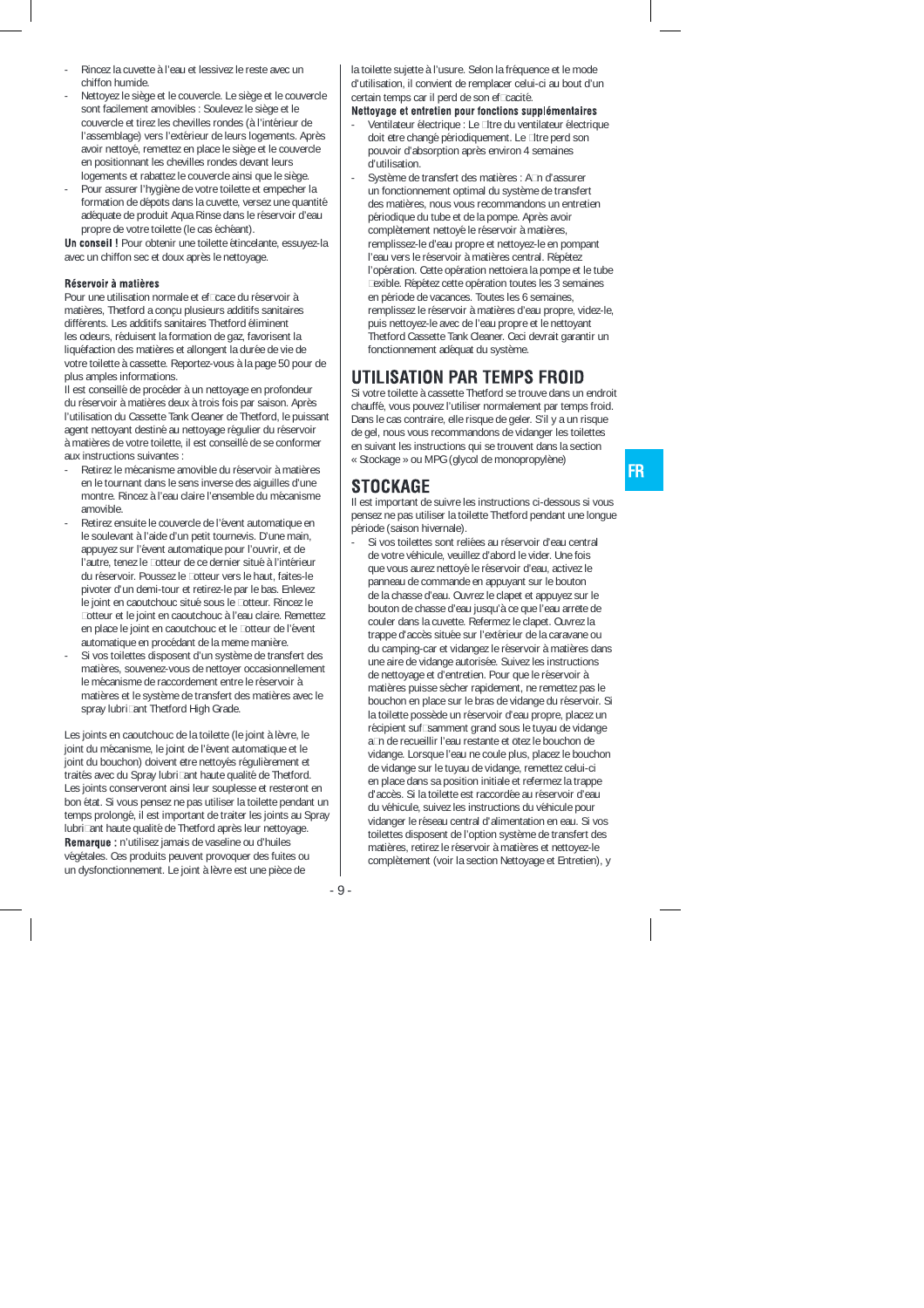compris le couvercle du réservoir et la pièce d'amarrage. Après le nettoyage, remplissez-le d'eau claire, remettezle en place puis videz-le grace au système de transfert de matières. Remplissez une fois de plus le réservoir avec de l'eau claire et le produit Thetford Cassette Tank Cleaner, remettez-le à sa place et videz-le grace au système de transfert des matières. En n. pour un nettoyage plus approfondi, remplissez la cassette d'eau claire et utilisez le système de transfert des matières pour la vider une dernière fois. Ensuite, retirez le réservoir à matières et videz-le complètement. A n que le réservoir à matières puisse sécher, ne replacez pas le bouchon sur le bras de vidange du réservoir. N'oubliez pas de vider le réservoir à matières central de votre véhicule !

### **GARANTIE THETFORD**

Thetford B.V. offre aux utilisateurs de ses produits une garantie de trois ans. Si des défauts sont constatés au cours de la période de garantie. Thetford assure le remplacement ou la re´paration du produit. Dans ce cas, les couts de remplacement, les couts de main d'œuvre pour remplacer les composants défectueux et/ou les couts des pièces elles-memes seront à la charge de Thetford.

- 1. Pour faire une réclamation dans le cadre de cette garantie, l'utilisateur doit rapporter le produit dans un centre de service agréé par Thetford. La réclamation sera évaluée par ce centre.
- 2. Les pièces remplacées au cours d'une réparation sous garantie deviennent la propriété de Thetford.
- 3. La présente garantie n'est pas en contradiction avec la loi de protection des consommateurs en vigueur.
- 4. La présente garantie ne s'applique pas dans les cas où les produits sont destinés à etre commercialisés ou sont utilisés à des **ns commerciales**.
- 5. Les réclamations faites dans le cadre de cette garantie et qui entrent dans l'une des catégories suivantes ne seront pas prises en compte :
	- le produit n'a pas été utilisé correctement ou les instructions *gurant dans le manuel n'ont pas été* respectées :
	- le produit n'a pas été installé conformément aux instructions ;
	- des modi<sup>c</sup>cations ont été apportées au produit ;
	- le produit a été réparé par un centre de service non agréé par Thetford ;
	- le numéro de série ou le code du produit a été changé ;
	- le produit a été endommagé en raison d'une utilisation non-conforme.

# **SERVICE CLIENTELE**

Pour obtenir des informations complémentaires ou pour toute autre question relative à votre toilette, visitez notre site Web : www.thetford-europe.com. Parmi les informations disponibles, vous trouverez une foire aux questions, une liste de problèmes et de solutions, des instructions de réparation, des conseils ainsi qu'une liste des points de vente et centres de service Thetford proches de chez vous. Pour toute autre question ou remarque, veuillez contacter le Service clientèle de votre pays (voir les coordonnées au dos de ce manuel).

### **RESPONSABILITE**

La société Thetford ne peut en aucun cas etre tenue responsable des pertes et/ou dommages résultant directement ou indirectement de l'utilisation de la toilette.

#### **SE** Instruktioner för användning

### **INI FDNING**

Thetfords kassettoalett är en produkt av hög kvalitet. Toaletten fungerar som en integrerad del av badrummet i husvagnen eller husbilen, tack vare den funktionella designen som är bade modern och lättanvänd. Kassettoaletten C-250 är tillverkad i ett syntetiskt material av hög kvalitet. Detta gör den till en talig toalett som är lätt att halla ren och underhalla.

Toaletten bestar av tva delar: en fast monterad del och en avfallstank som gar att komma at fran utsidan. Den löstagbara avfallstanken sitter under toalettskalen och kan tas loss via en lucka pa utsidan av husvagnen eller husbilen. Thetfords kassettoalett är lösningen pa det sanitära problemet i husvagenen eller husbilen!

Bruksanvisningarna i denna handbok gäller för Thetfords kassettoalettmodeller C-250S, C-250CS (modeller som ansluts till fordonets centrala vattentank) och C-250CWE (modell med egen spolvattentank). Det **Inns fa skillnader** i användning mellan modellerna. Se till att du följer anvisningarna som gäller din toalettmodell. Det **Inns bilder** pa första sidan i handboken som visar delarna som hänvisas till med bokstäver. Atgärder att utföra, som hänvisas till med siffror, visas med bilder pa sista sidan.

### **DELAR**

- a) Löstagbar sits och toalettlock
- b) Svängande toalettskal
- c) Valvspak
- d) Spolknapp
- e) Nivaindikator för avfallstanken
	- f) Lucka för pafyllning av vatten (endast om toaletten har en spolvattentank)
	- g) Roterande tömningsrör
- h) Automatisk övertrycksventil
- i) Skiutlock
- j) Löstagbar mekanism
- k) Ventilationskolv
- l) Utdragbart handtag
- m) Hiul
- n) Valv
- o) Luckor till avfallstanken

### Extrautrustning

- p) Elektriskt valv
- g) Elektrisk akt
- r) Avfallsutpumpningssystem
- s) Nivaindikator i tre steg för avfallstanken
- t) Indikator för lag mängd spolvatten (endast om toaletten har en spolvattentank)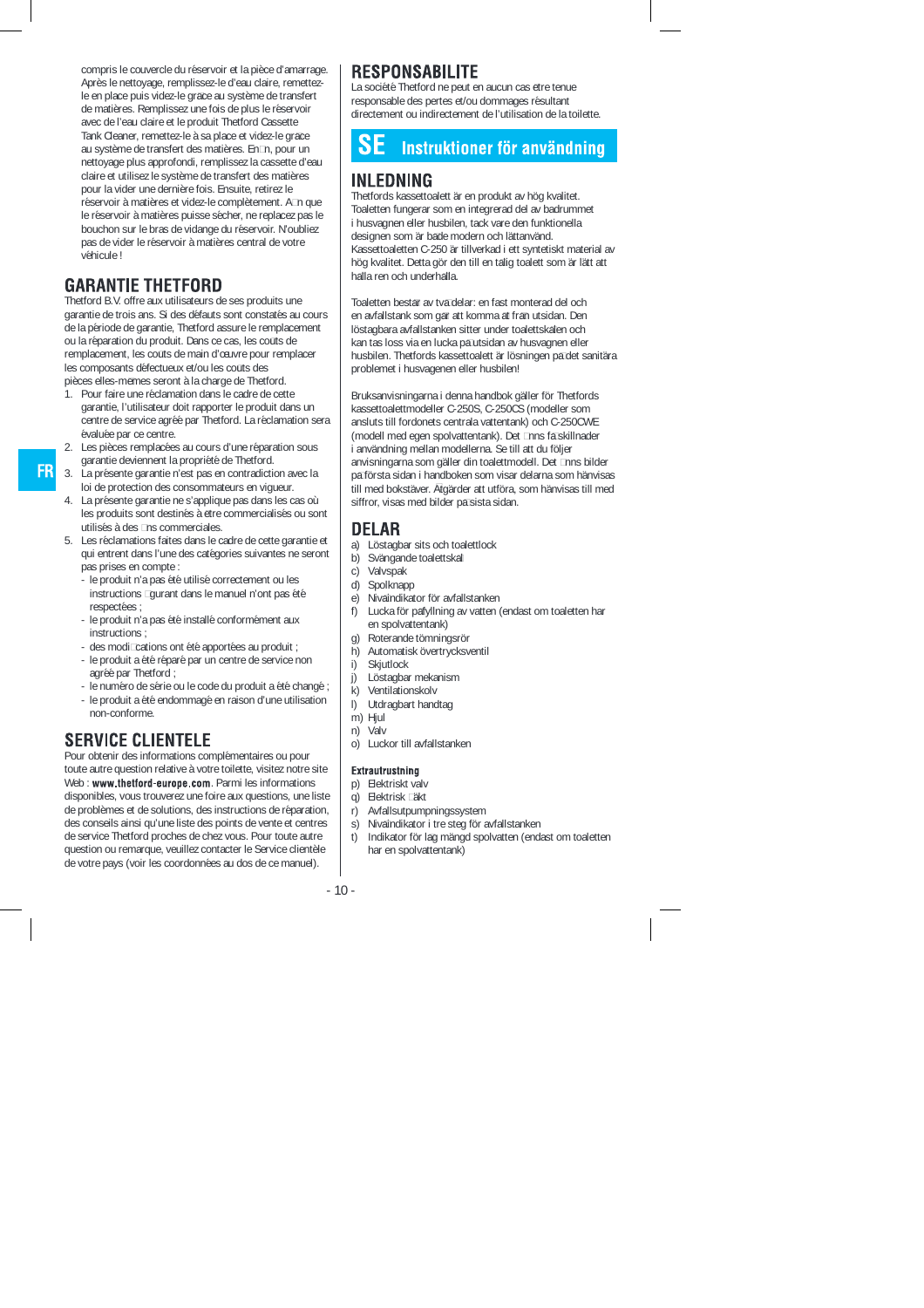# **ES** Instrucciones de uso

## **INTRODUCCIÓN**

El inodoro Cassette de Thetford es un producto de primera calidad que se integra en el bano de su caravana o autocaravana gracias a su diseno funcional que combina estilo moderno con facilidad de uso. El inodoro Cassette C-250 se fabrica en material sintético de alta calidad, que hace de él un inodoro duradero, fácil de usar y de mantener.

 $\boxdot$  inodoro consta de dos partes: una parte  $\Box$  a y un depósito de residuos al que puede accederse desde el exterior. El depo´sito de residuos extra´ble se encuentra bajo la taza del inodoro y puede sacarse a través de una pequeña puerta en el exterior de la caravana o autocaravana. El inodoro Cassette de Thetford es la solución al problema del sanitario en su caravana o autocaravana.

Las instrucciones de funcionamiento de este manual del usuario incluyen los inodoros Cassette de Thetford C-250S, C-250CS (modelos conectados al depósito de agua central del veh´culo) y C-250CWE (modelo con cisterna propia). Hay algunas diferencias en la utilización de estos modelos. Asegúrese de seguir las instrucciones que se aplican a su modelo de inodoro. Las piezas a las que nos referimos mediante letras están ilustradas en la primera página de este manual. Las operaciones, a las que nos referimos con números, se ilustran en la última página.

#### ES **PIEZAS**

- a) Asiento y tapa extra´bles
- b) Taza de inodoro giratoria
- c) Palanca para abrir la válvula de cierre
- d) Botón de descarga de la cisterna
- e) Indicador de nivel del depósito de residuos
- f) Tapón de la cisterna (sólo si el inodoro dispone de ella)
- g) Embudo giratorio
- h) Ventilación automática
- i) Tapa deslizante
- j) Mecanismo desmontable
- k) Émbolo de ventilación
- l) Tirador
- m) Ruedas
- n) Válvulla de cierre
- o) Puerta de acceso al depósito de residuos

### **Características adicionales**

- p) Válvula de cierre eléctrica
- g) Ventilador eléctrico
- r) Sistema de bombeo de residuos
- s) Indicador con 3 niveles del depósito de residuos
- t) Indicador de nivel bajo de la cisterna (solamente si el inodoro dispone de ella)

Nota. Puede adquirir equipo adicional en los distribuidores de Thetford.

### PREPARACIÓN PARA EL USO (estándar)

- 1. Abra la puerta de acceso en el exterior de su caravana o autocaravana.
- 2. Extraiga el depo´sito de residuos retirando el perno de sujeción (que mantiene el depósito en su sitio).
- 3. Tire del depo´sito de residuos hacia fuera. Incl´nelo ligeramente y sáquelo completamente.
- 4. Coloque el depósito en posición vertical y gire el embudo de vaciado hacia arriba.
- 5. Quite la tapa, con la taza de medida en el interior, del cuello de vaciado y vierta la correcta dosi cación del aditivo para el inodoro Thetford (vea la etiqueta del producto) en el depósito de residuos. Este l'aujdo evita la formación de olores desagradables en el depósito y mantiene limpio su interior. A continuación, anada aproximadamente 2 litros de agua, de forma que el fondo del depósito de residuos quede completamente cubierto. Para obtener más información acerca de los líquidos para inodoros Thetford, consulte la última página de este manual. Enrosque de nuevo el tapón en el embudo de vaciado. Vuelva a colocar el embudo en su posición inicial.

Nota: el vaso dosi cador del embudo de vaciado se incluye en el mismo paquete que este manual. iAdvertencia! No anada líquido para inodoros directamente a través de la válvula de cierre o la taza del inodoro, ya que podría dañar la junta del depósito de residuos. Vierta siempre los líquidos a través del embudo de vaciado.

6. Vuelva a colocar el depósito de residuos en su posición original a través de la puerta de acceso. Asegúrese de que el depósito de residuos quede asegurado por el perno de sujeción. Cierre la puerta de acceso con llave. Su inodoro Thetford va está listo para utilizarlo.

¡Advertencia! No introduzca por la fuerza el depósito si no entra con facilidad, ya que podría provocar daños graves. Si se bloquea, compruebe que la palanca de la válvula de cierre esté hacia la derecha (posición cerrada).

7. Sólo para inodoros con cisterna propia: tras completar el paso 6, quite el tapón de la cisterna y llénela con la cantidad apropiada de Aqua Rinse. Este l´quido para inodoros Thetford mantiene el agua fresca y mejora el lavado. A continuación, llene la cisterna con agua limpia (aproximadamente 8 l) utilizando una garrafa o manguera. Cierre la puerta y bloquéela. Su inodoro ya está listo para usar.

Utilice agua fresca (corriente) para la cisterna de agua.

#### Preparación de uso para el equipo adicional

- 8. Ventilador eléctrico: Abra la puerta de acceso del exterior de su caravana y desmonte el depósito de residuos (siguiendo las instrucciones descritas anteriormente).
- 9. Quite la tapa de la caia del ltro y si no hay ltro presente, despegue las cubiertas de la etiqueta en el ltro y coloque el nuevo ltro en la caja. Vuelva a colocar la tapa de la caja del ltro.

Nota: Lea cuidadosamente las instrucciones en el ltro para saber cómo colocarlo en la caja del ltro.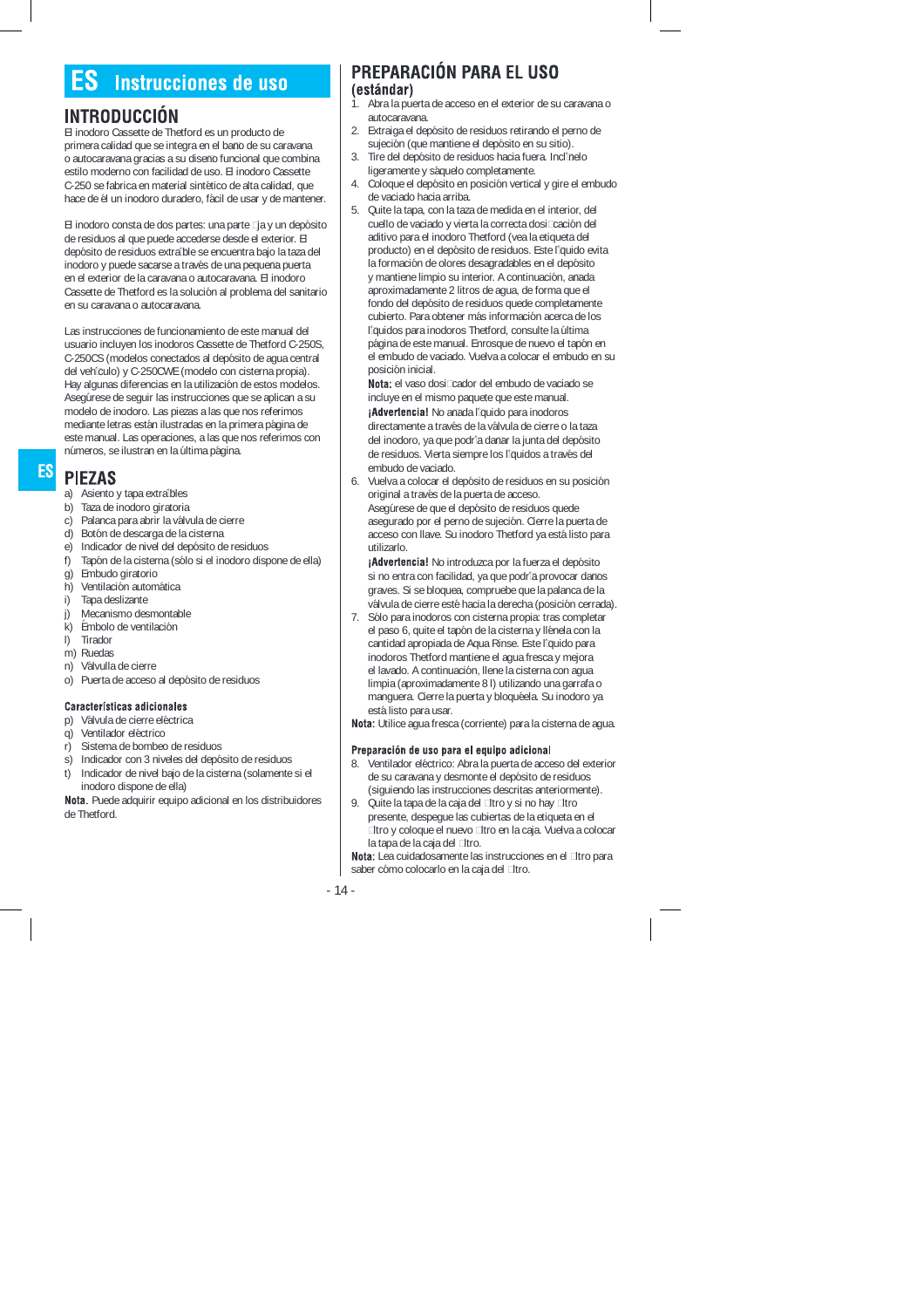# **USO DEL INODORO** (estándar)

- 10. Gire la taza hacia la posición deseada con la tapa cerrada y utilizando ambas manos.
- 11. Para activar el panel de control, pulse una vez el botón de descarga. La pantalla del panel de control permanecerá activa durante aproximadamente 5 minutos. Introduzca una pequena cantidad de agua en la taza pulsando un momento el botón de lavado o abra la válvula de cierre girando la palanca en el sentido contrario a las agujas del reloj. Ahora ya puede usar su inodoro Thetford.
- 12. Después de usar el inodoro, abra la válvula de cierre (si aún estaba cerrada) girando la palanca en el sentido contrario a las agujas del reloj. Para lavar el inodoro pulse unos segundos sobre el botón de avado. iCONSEJO! La descarga de su inodoro será más efectiva si presiona el botón de descarga varias veces consecutivamente. Después del uso, cierre la válvula de cierre.

Nota. Para garantizar el mejor funcionamiento de su inodoro Thetford le recomendamos que utilice aditivos Thetford y el papel higiénico Aqua Soft de Thetford.

¡Advertencia importante! Por favor, no viaje con una cisterna de agua demasiado llena (recomendamos que esté vacía, pero desde luego desaconsejamos que esté llena por encima de la mitad de su capacidad). Tampoco viaje con agua en la taza del inodoro. Si no cumple estas recomendaciones, su caravana o autocaravana podría sufrir daños ocasionados por el agua. Evítese viajar con un depósito de residuos que esté más de tres cuartas partes lleno. Esto podría producir fugas a través del sistema de ventilación

### Uso del inodoro con equipo adicional

13. Válvula de cierre eléctrica: pulse el botón de la válvula eléctrica que encontrará en el panel de control para abrir y cerrar la válvula. En caso de avería, puede abrir o cerrar la válvula manualmente deslizando lateralmente la palanquita que se encuentra bajo la taza.

Nota: Para garantizar el mejor funcionamiento de la palanca de cierre eléctrica se tiene que operar sin sentarse en el inodoro.

- 14. Ventilador eléctrico: El ventilador se inicia automáticamente al activar el panel de control (presionando el botón de descarga) y se apaga automáticamente después de aproximadamente 5 minutos. El indicador del ventilador eléctrico parpadeará hasta que se apague automáticamente. Si desea detener el ventilador, presione el botón del ventilador eléctrico. Si desea reiniciar el ventilador, presione nuevamente el botón (el LED empezará a parpadear nuevamente).
- 15. Indicador de nivel bajo de la cisterna de agua (solamente si el inodoro dispone de ella): vuelva a llenar la cisterna cuando se encienda el indicador de nivel bajo, ya que solamente quedarán unos 1L de agua (aproximadamente 2 descargas).

### **VACIADO**

El depo´sito de residuos tiene que vaciarse cuando se encienda la luz roja (LED) en la pantalla del control del inodoro. La luz roja se enciende, cuando el depósito de residuos tiene capacidad solamente para aproximadamente 2 litros más, lo que signi $\sqrt{a}$  no más de dos a tres usos.

Asegúrese de que la palanca esté cerrada. Abra la puerta de acceso ubicada en el exterior del veh´culo, tire del broche de seguridad del depósito de residuos hacia arriba y desmonte el depósito de residuos tirando del depósito hacia usted.

- 16. Coloque el depósito de residuos en posición vertical (el tirador en la parte superior y las ruedas en la inferior).
- 17. Libere el asa de los broches, extienda el tirador y lleve rodando el depósito de residuos hasta un punto de vertido autorizado.
- 18. Coloque de nuevo la palanca en la posición de bloqueo. Gire hacia arriba el embudo de vaciado y qu´tele el tapón. Sostenga el depósito de residuos de forma que pueda manejar el émbolo de ventilación con el pulgar durante la operación de vaciado. Para vaciar el depósito sin salpicaduras, pulse el émbolo de ventilación mientras vacía el depósito. Después de vaciarlo, limpie concienzudamente el depósito con agua. Limpie también la válvula de cierre.

¡Advertencia! No agite demasiado el depósito ni utilice limpiadores de agua a alta presión, ya que podrían dañar el interior del depo´sito.

Nota: solamente debe pulsar el émbolo de ventilación cuando el embudo de vaciado esté dirigido hacia abajo. Si es necesario, prepare de nuevo el inodoro para su uso. Introduzca el depósito de residuos en el inodoro y cierre la portezuela de acceso.

### Cómo vaciar con el equipo adicional

19. Multi-indicador de niveles del depósito de residuos: El LED inferior indica que el depósito de residuos está casi vacío; el LED medio indica que está lleno más de la mitad; cuando se enciende el LED superior, el depósito tiene que vaciarse ya que solamente se puede utilizar 2 ó 3 veces más.

Nota, El LED rojo parpadeará cuando el depósito de residuos no está presente o no está en la posición correcta.

20. Sistema de bombeo de residuos: esta prestación se enciende automáticamente al activar el panel de control. Cuando se ilumine el piloto rojo del indicador de nivel del depósito de residuos, pulse el botón de bombeo para transferir los residuos desde el depósito del inodoro hasta el depósito de residuos del vehículo. El botón parpadea mientras se bombean los residuos y se detiene automáticamente (después de unos 2 minutos) cuando se han transferido todos los residuos. Si el depósito de residuos del vehículo está lleno, el botón de bombeo parpadea rápidamente (dos veces por segundo) y no es posible realizar la operación de bombeo hasta que se vacíe el depósito central. (Compruebe regularmente el nivel del depósito de residuos del vehículo). Después de vaciar el depósito de residuos, quedarán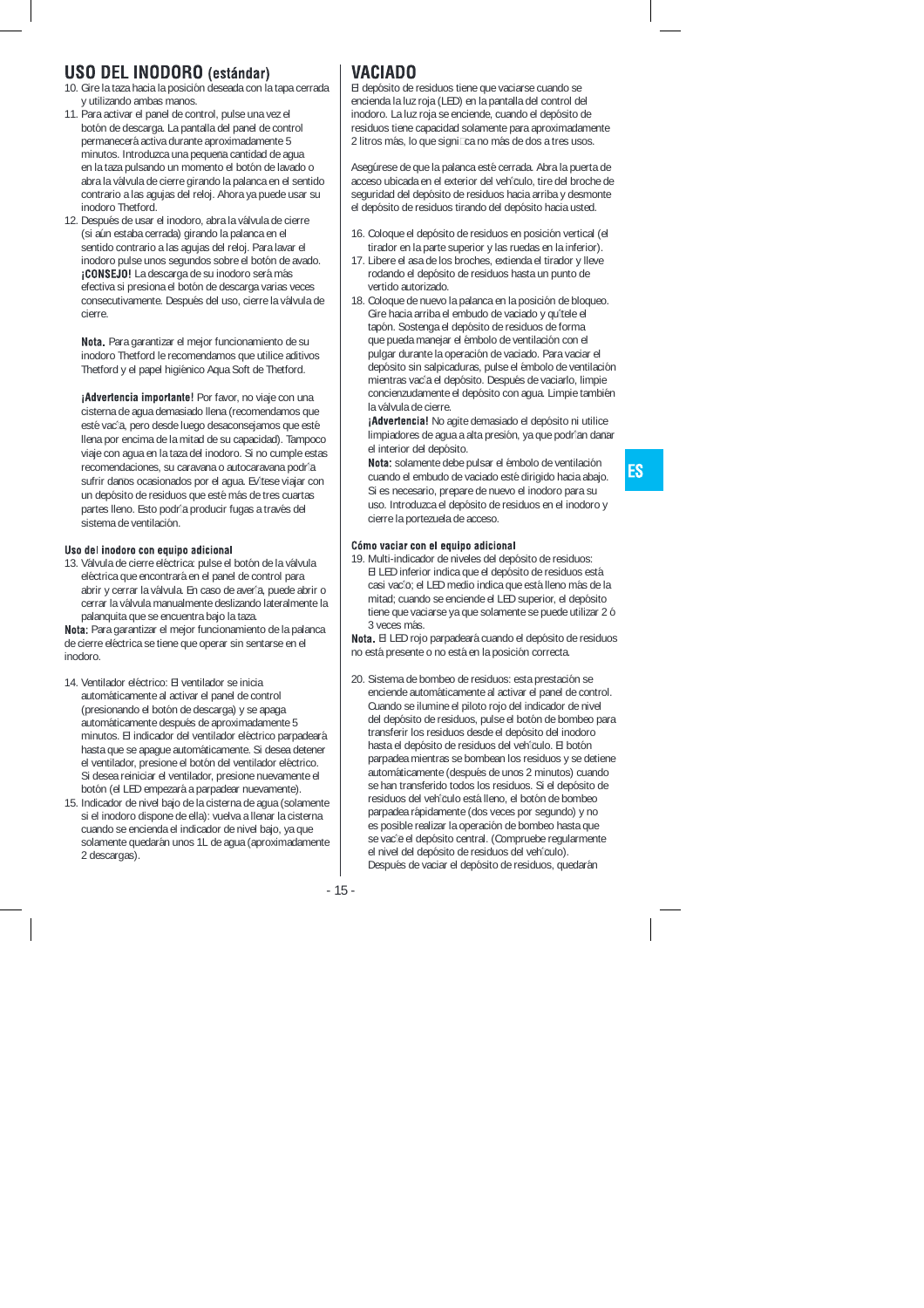aproximadamente 1,5 litros de residuos en el depósito. Esto es normal. Anada dos litros de agua y la cantidad apropiada de l'quido para inodoros Thetford al depósito de residuos.

**ilmportante!** Antes de activar el sistema de bombeo de residuos, asegúrese de que el depósito de residuos central aún tenga su ciente capacidad (aproximadamente 18 L).

ilmportante! Para la correcta descomposición de los residuos y el correcto funcionamiento del sistema de bombeo de residuos es importante que utilice aditivos Thetford y el papel higiénico Agua Soft.

ilmportante! Es vital que agregue la cantidad correcta de aditivo para el inodoro Thetford para asegurarse de que la descomposición de residuos sea la correcta en el depósito de residuos. Solamente utilice el sistema cuando el depósito de residuos esté lleno. Si utiliza frecuentemente el sistema cuando el depósito de residuos está vacío puede ocasionar danos en la bomba, lo que puede ocasionar a su vez que el sistema falle.

### **LIMPIEZA Y MANTENIMIENTO**

Debe limpiarse y mantenerse el inodoro con regularidad, en función de la frecuencia de uso. Para limpiar los inodoros Thetford, le recomendamos utilizar agua, Bathroom Cleaner de Thetford & Toilet Bowl Cleaner.

Nota: no utilice leifa, vinagre ni otros limpiadores domésticos potentes que contengan tales sustancias, ya que pueden ocasionar danos irreversibles a las juntas y a otros componentes del inodoro.

### Taza del inodoro

**ES** 

- Vierta un chorro del Toilet Bowl Cleaner de Thetford en la taza del inodoro y utilice el limpiador de banos Thetford para el exterior del inodoro. Lea las instrucciones del producto antes de utilizarlo.
- Pulse el botón de descarga y limpie el resto del inodoro con un pano hu´medo.
- Limpie el asiento y la tapa. El asiento y la tapa se pueden desmontar fácilmente: Levante el ensamble del asiento y la tapa y tire de los pasadores redondos (dentro del ensamble) hacia fuera de los ori<br>
cios del pasador. Después de la limpieza, vuelva a colocar el asiento y la tapa posicionando los pasadores redondos en frente de los oricios del pasador y empuje la tapa y el asiento hacia abajo.
- Para mantener fresca el agua de la cisterna y para evitar la formación de depósitos en la taza del inodoro, anada la cantidad apropiada de Aqua Rinse al agua de la cisterna (si su inodoro dispone de ella).

¡Consejo! Para que su inodoro brille de verdad, séquelo con un paño suave y seco después de limpiarlo.

#### Depósito de residuos

Para el uso normal y efectivo de su depósito de residuos, Thetford ha desarrollado un número de diferentes aditivos para el inodoro. Los líquidos para inodoros de Thetford eliminan los malos olores, reducen la formación de gases, ayudan a descomponer los residuos y amplían la duración

del inodoro. Consulte la página 50 para obtener más información.

Le recomendamos limpiar minuciosamente el depósito de residuos cada temporada. Después de utilizar Cassette Tank Cleaner para inodoros Cassette de Thetford, un potente agente limpiador para la limpieza periódica del depósito de su inodoro, le recomendamos que siga las siguientes instrucciones:

- Retire el mecanismo desmontable del depósito de residuos girándolo en sentido contrario al de las agujas del reloj. Limpie todo el mecanismo desmontable bajo el grifo.
- A continuación, retire la cubierta del émbolo de aireación automa´tica haciendo palanca con un destornillador pequeño. Utilice una mano para pulsar el émbolo de ventilación automática mientras con la otra sujeta el Dotador del émbolo en el interior del depósito. Empuje el cotador hacia arriba, gírelo media vuelta y extráigalo desde abajo. Retire la junta de goma que se encuentra debajo del otador. Lave el otador y la junta bajo el grifo. Coloque en su sitio del mismo modo la junta y el Totador del émbolo de ventilación automática.
- Si su inodoro cuenta con el sistema de bombeo de residuos, recuerde limpiar periódicamente el mecanismo de conexión entre el depósito de residuos y el sistema de bombeo de residuos y aplique silicona en aerosol de alto grado Thetford.

Las juntas de goma del inodoro (la junta del inodoro, la del mecanismo desmontable, la del émbolo de ventilación automática y la de la tapa) deberían limpiarse regularmente con agua y tratarse con lubricante High Grade Seal de Thetford, para garantizar que todas permanecen Dexibles y en óptimas condiciones. Si no va a utilizarse el inodoro durante algún tiempo, es importante tratar las juntas con lubricante High Grade Seal de Thetford después de limpiar el inodoro.

Nota: no utilice vaselina ni aceites vegetales, excepto aceite de oliva, ya que podrían originar fugas o averías. La junta del inodoro es una pieza sometida a desgaste. En función de la frecuencia y tipo de uso, después de un cierto plazo de tiempo la junta se vuelve menos elcaz y debe ser sustituida.

#### Limpieza y mantenimiento del equipo adicional

- Ventilador eléctrico: El ltro del ventilador eléctrico tiene que renovarse periódicamente. Después de aproximadamente 4 semanas de uso, el ltro pierde su poder de absorción.
- Sistema de bombeo de residuos: Para asegurar la funcionalidad de forma óptima del sistema de bombeo de residuos, se recomienda realizar el mantenimiento del tubo y de la bomba de forma periódica. Después de vaciar completamente el depósito de residuos, llénelo con agua limpia y vac´elo bombeando el agua hacia el depósito de residuos central. Realice esto dos veces. Esto limpiará la bomba y la manguera. Realice esto cada 3 semanas cuando esté de vacaciones. Cada 6 semanas llene el depósito de residuos una vez con agua limpia, vac´elo, y una vez con agua limpia y el Cassette Tank Cleaner de Thetford y vacíelo. Esto garantizará el correcto funcionamiento del sistema.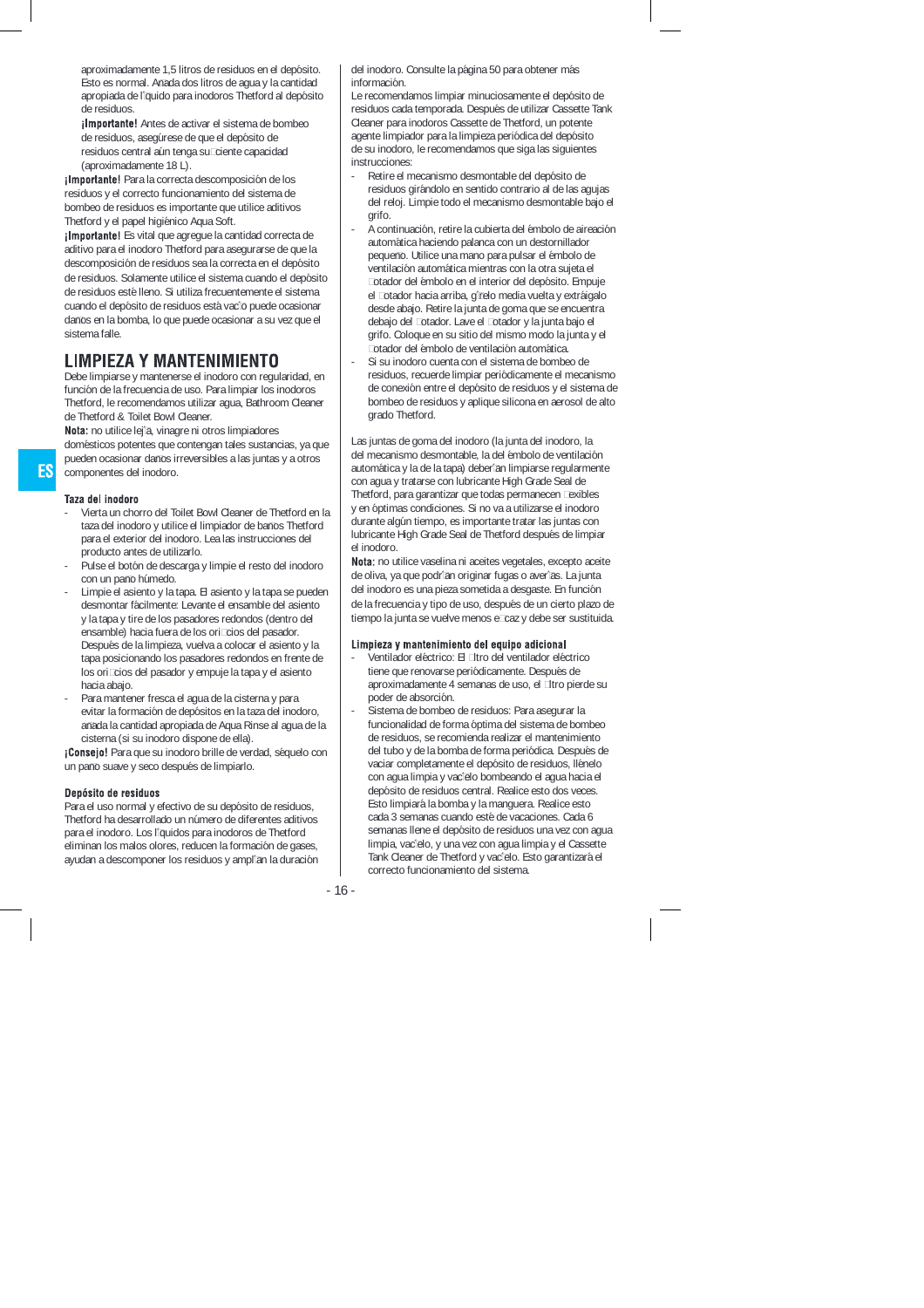# **USO EN INVIERNO**

Puede utilizar su inodoro Cassette de Thetford de la forma habitual durante el invierno, siempre que el inodoro se coloque en una estancia con calefacción. De no ser as<sup>r</sup>existe riesgo de congelación. Si existe el riesgo de congelacio´n le aconsejamos que vac´e el inodoro siguiendo las instrucciones establecidas en 'Almacenamiento' o utilice MPG (Monopropilenglicol)

## **ALMACENAMIENTO**

Es importante seguir las instrucciones que aparecen a continuación si no piensa utilizar su inodoro Thetford por largo tiempo o durante el invierno.

Si su inodoro está conectado en el depósito de agua potable central del vehículo, vacíe antes este depósito. Cuando el depósito de agua potable central esté vacío. active el panel de control presionando el botón de descarga. Abra la válvula y pulse el botón de la cisterna hasta que deje de caer agua en la taza. Cierre la válvula. Abra la puerta de acceso en el exterior de su caravana o autocaravana y vacíe el depósito de residuos en un punto de vertido autorizado. Siga las instrucciones para la limpieza y el mantenimiento. Para dejar que se seque el depósito de residuos, no coloque el tapón en el embudo de vaciado del depo´sito. Si el inodoro cuenta con cisterna, coloque un recipiente lo su<sup>ccientemente</sup> amplio bajo el tubo de vaciado para recoger el agua restante en la cisterna y retire el tapón de vaciado. Cuando no quede más agua, ponga el tapón al tubo de vaciado, colóquelo en su posición original y cierre la puerta de acceso. Si el inodoro está conectado al depósito de agua del vehículo, siga las instrucciones del vehículo para vaciar el sistema de agua central. Si su inodoro está equipado adicionalmente con un sistema de bombeo de residuos, extraiga el depósito de residuos y l'impielo completamente (vea Limpieza y Mantenimiento) incluyendo la tapa del depósito de residuos y la pieza de acoplamiento. Después de la limpieza, llénelo con agua fresca, colóquelo nuevamente y vacíelo por medio del sistema de bombeo de residuos. Llene una vez más el depo´sito con agua fresca y con el Cassette Tank Cleaner de Thetford, colóquelo nuevamente y vacíalo por medio del sistema de bombeo de residuos. Finalmente para una limpieza minuciosa llene el cassette una vez más con agua fresca y utilice el sistema de bombeo de residuos para vaciarlo. Después desmonte el depósito de residuos y vacíelo completamente. Para permitir que el depósito de residuos se seque, no coloque la tapa en el cuello de vaciado. ¡No olvide vaciar el depósito de residuos central del vehículo!

# **GARANTÍA THETFORD**

Thetford B.V. ofrece a los usuarios nales de sus productos una garantía de tres años. En caso de detectar defectos en el plazo de garantía. Thetford sustituirá o reparará el producto. En tal caso, Thetford correrá con el coste del producto de sustitución, de la mano de obra para sustituir el componente defectuoso y/o con el coste de los propios componentes.

- 1. Para solicitar acogerse a esta garant´a, el usuario debe llevar el producto a un centro de mantenimiento reconocido por Thetford. Una vez allí se evaluará su solicitud.
- 2. Los componentes sustituidos en una reparación durante el periodo de garantía serán propiedad de Thetford.
- 3. Esta garant´a no menoscaba la normativa vigente de protección a los consumidores.
- 4. Esta garantía no será válida en el caso de productos destinados o utilizados con nes comerciales.
- 5. Las solicitudes de reparación en garantía que se encuentren dentro de una de las siguientes categorías no serán atendidas:
	- el producto se ha utilizado de manera incorrecta o sin seguir las instrucciones del manual.
	- el producto no ha sido instalado de acuerdo con las instrucciones.
	- se han realizado alteraciones del producto.
	- el producto ha sido reparado en un centro de mantenimiento no reconocido por Thetford.
	- se ha modi $\Box$ cado el número de serie o el código del producto.
	- el producto ha sufrido danos motivados por circunstancias ajenas al uso normal del producto.

# ATENCIÓN AL CLIENTE

Visite nuestro sitio web www.thetford-europe.com si necesita más información o si tiene alguna pregunta acerca de su inodoro. La información disponible incluye preguntas frecuentes, problemas y soluciones, instrucciones de reparación, consejos y una lista de distribuidores de Thetford y centros de mantenimiento cercanos. Si aún tiene preguntas o comentarios, póngase en contacto con el departamento de atención al cliente de su país (consulte las direcciones al dorso de este manual).

# **RESPONSABILIDAD**

Thetford no se hará responsable de ningún daño ni pérdida causados directa o indirectamente por el uso del inodoro.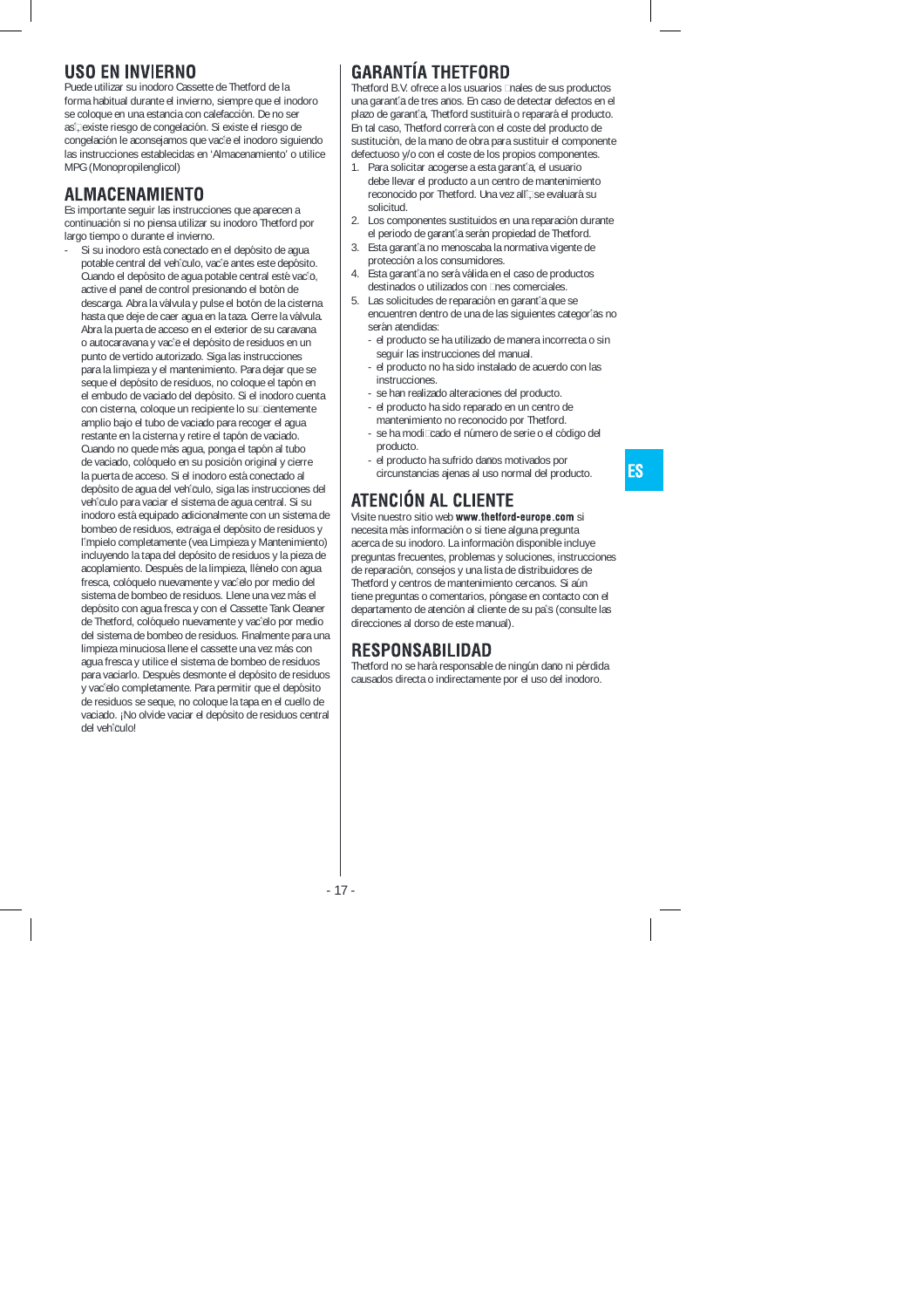til tømning af køretøjets centrale vandsystem. Hvis toilettet er valgfrit udstyret med et spildevandsudpumpningssystem, sa tag affaldstanken helt ud og rengør den (Rengøring og Vedligeholdelse) inklusive dækslet til akkumuleringstanken og bassindelen. Efter rengøring fyldes den med frisk vand, sæt den paligen og tøm den via spildevands-udpumpningssystemet. En gang til fyldes den med frisk vand og med Thetfords Cassette Tank Cleaner, sæt den pa igen og tøm den via spildevands-udpumpningssystemet. Til sidst fyldes kassetten en gang til med frisk vand for en grundig rengøring og spildevands-udpumpningssystemet bruges til at tømme den. Fjern derefter affaldstanken og tøm den helt. For at lade affaldstanken tørre, sa undlad at sætte laget pa tankens tømmetud. Husk at tømme køretøjets centrale affaldstank!

### **THETFORDS GARANTI**

Thetford B.V. yder slutbrugerne af dets produkter en garanti pa tre ar. I tilfælde af defekter i garantiperioden forpligter Thetford sig til at ombytte eller reparere produktet. I sa fald vil omkostninger til ombytning, arbejdsløn til udskiftning af fejlbehæftede komponenter og/eller omkostninger til selve delene blive betalt af Thetford.

- 1. For at være berettiget til denne garanti skal brugeren a<sup>r</sup>evere produktet hos et autoriseret Service Centre godkendt af Thetford. Der vil garantikravet blive vurderet.
- 2. De komponenter, der udskiftes under reparation i garantiperioden, bliver Thetfords ejendom.
- 3. Den gældende forbrugerlovgivning berøres ikke af nærværende garantibestemmelse.
- 4. Denne garanti gælder ikke for produkter, der er beregnet eller bruges til erhvervsmæssige formal.
- 5. Krav i henhold til garantien, der falder inden for en af følgende kategorier, vil ikke blive imødekommet:
	- Produktet er blevet brugt uhensigtsmæssigt, eller forskrifterne i vejledningen er ikke overholdt;
	- Produktet er ikke installeret i henhold til forskrifterne;
	- Produktet er blevet ændret af brugeren;
	- Produktet er blevet repareret af et Service Centre, der ikke er godkendt af Thetford;
	- Produktets serienummer eller kode er blevet ændret;
	- Produktet er blevet beskadiget pa grund af forhold, der er uden for produktets normale anvendelse.

### **KUNDESERVICE**

Besøg vores websted, hvis du har brug for yderligere oplysninger eller har spørgsmal om dit toilet: www. thetford-europe.com. De tilgængelige oplysninger omfatter hyppige spørgsmal, problemer og løsninger, instruktioner til reparationer, gode rad og en liste over Thetfordforhandlere og servicecentre i nærheden af dig. Hvis du stadig har spørgsmal eller kommentarer, kan du kontakte kundeserviceafdelingen i dit land (se adresserne bag pa denne vejledning).

### **ANSVAR**

Thetford patager sig intet ansvar for tab og/eller skade, som direkte eller indirekte skyldes brugen af toilettet.

# **DE** Bedienungsanleitung

### **FINFÜHRUNG**

Die Thetford Cassettentoilette ist ein hochwertiges Qualitätsprodukt. Dank ihres funktionellen Designs, in dem modernes Styling und Benutzerfreundlichkeit kombiniert werden, bildet die Toilette einen integralen Bestandteil des Badezimmers in Ihrem Wohnwagen oder Wohnmobil. Die Cassettentoilette C-250 ist aus hochwertigem Kunststoff hergestellt. Dieser Kunststoff macht die Toilette dauerhaft und benutzer- sowie wartungsfreundlich.

Die Toilette besteht aus zwei Teilen: einer permanent montierten Toilette und einem von außen zugänglichen Fäkalientank. Der herausnehmbare Fäkalientank be<sup>r</sup>ndet sich unter dem WC-Becken und kann durch eine Serviceklappe an der Außenseite des Wohnwagens oder Wohnmobils entnommen werden. Die Thetford Cassettentoilette ist die ultimative Lösung für die Sanitäranlagen in Ihrem Wohnwagen oder Wohnmobil!

Die Informationen in diesem Benutzerhandbuch beziehen sich auf die Modelle C-250S, C-250CS (an den zentralen Wassertank des Fahrzeugs angeschlossene Modelle) und C-250CWE (Modell mit einem eigenen Spülwassertank) der Thetford Cassettentoiletten. Bei der Verwendung dieser Modelle gibt es einige Unterschiede. Vergewissern Sie sich, dass Sie die Anweisungen befolgen, die für Ihr Toilettenmodell gelten. Die mit einem Buchstaben gekennzeichneten Teile sind auf der ersten Seite dieser Anleitung abgebildet. Abbildungen zu den mit Zahlen gekennzeichneten auszuführenden Handlungen Inden Sie auf der letzten Seite.

### TEILE

- a) Abnehmbarer Sitz und Deckel
- b) Schwenkbares WC-Becken
- c) Hebel zum Öffnen/Schließen des Schiebers
- d) Spülknopf
- e) Füllstandsanzeige Fäkalientank
- f) Einfüllstutzen Frischwasser (nur, wenn die Toilette einen eigenen Spülwassertank hat)
- g) Schwenkbarer Auslaufstutzen
- h) Automatisches Entlüftungsventil
- i) Schieberabdeckplatte
- j) Abnehmbarer Mechanismus
- k) Belüftungsknopf
- l) Herausziehbarer Handgriff
- m) Räder
- n) Schieber
- o) Serviceklappe zum Fäkalientank

#### Sonderausstattung

- p) Elektrischer Schieberöffner
- q) Elektrischer Ventilator
- r) Fäkalien-Umpumpsystem
- s) Füllstandsanzeige für den Fäkalientank mit drei **Füllständen**
- Anzeige für niedrigen Wasserstand im Spülwassertank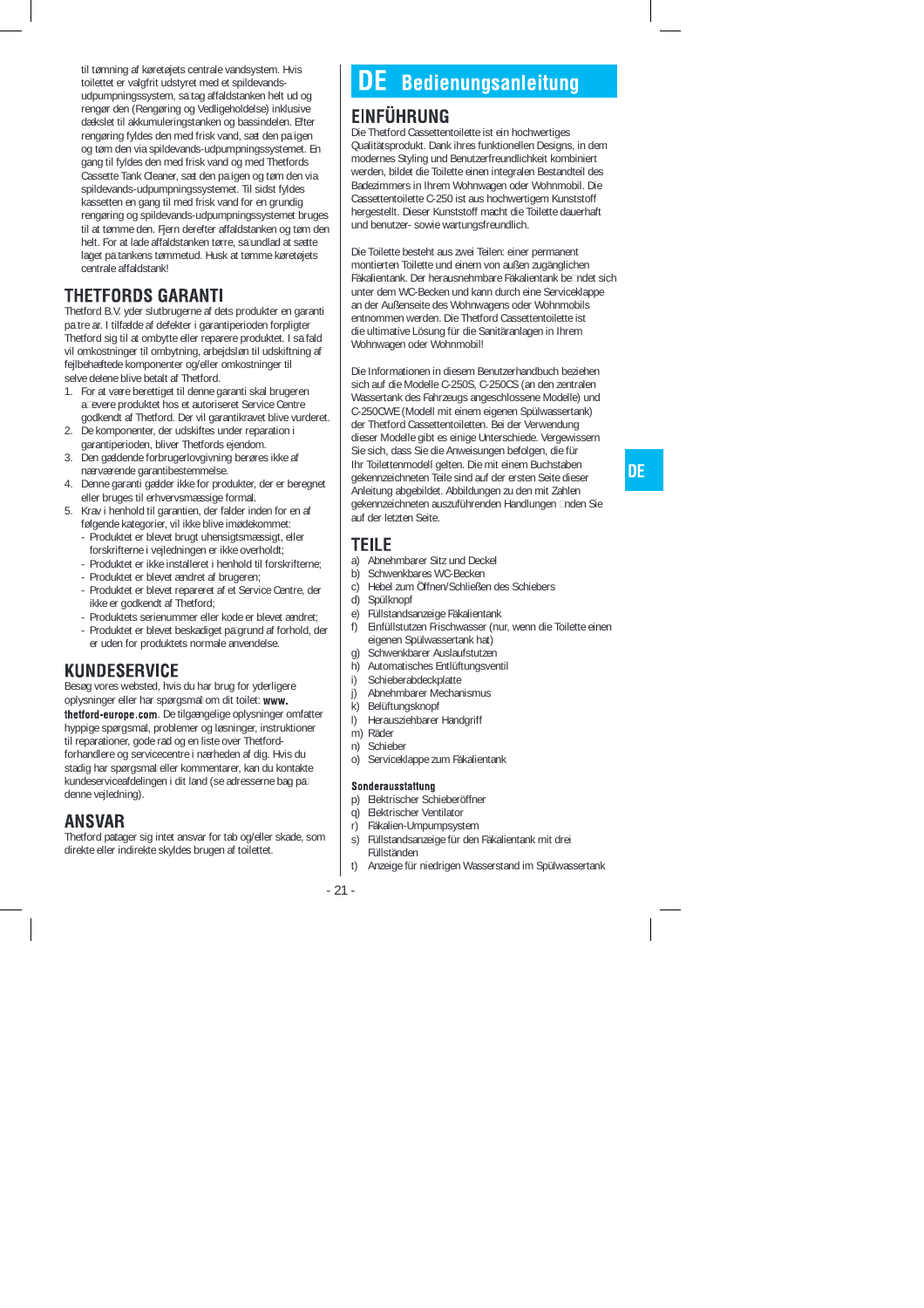(nur, wenn die Toilette einen eigenen Spülwassertank hat)

Hinweis: Einige Zusatzausstattungen sind bei Ihrem Thetford-Händler erhältlich.

### **VORBEREITUNG FÜR DIE NUTZUNG** (Standardausführung)

- 1. Öffnen Sie die Serviceklappe an der Außenseite des Wohnwagens oder Wohnmobiles.
- 2. Entnehmen Sie den Fäkalientank, indem Sie die Sicherungsklemme nach oben ziehen (diese Klemme hält den Tank an der richtigen Stelle).
- 3. Ziehen Sie den Fäkalientank nach außen. Kippen Sie den Tank etwas und nehmen Sie ihn ganz heraus.
- 4. Stellen Sie den Fäkalientank senkrecht auf dem Untergrund auf und drehen Sie den schwenkbaren Auslaufstutzen nach oben.
- 5. Nehmen Sie den Deckel mit Messbecher vom Entleerungsstutzen ab und gießen Sie die richtige Menge Thetford-Sanitärzusatz (siehe Produktaufkleber) in den Fäkalientank. Auf diese Weise werden unangenehme Gerüche im Fäkalientank verhindert und bleibt die Innenseite des Fäkalientankes sauber. Füllen Sie anschließend ungefähr 2 Liter Wasser ein – achten Sie darauf, dass der Boden des Fäkalientankes vollständig bedeckt ist. Weitere Informationen zu Sanitärzusätzen von Thetford **Inden Sie auf der letzten Seite dieses** Handbuches. Schrauben Sie den Deckel wieder auf den Entleerungsstutzen. Drehen Sie den Auslaufstutzen in die ursprüngliche Stellung zurück.
- Hinweis: Der Messbecher des Auslaufstutzen wird in derselben Verpackung wie dieses Handbuch geliefert. Warnung! Geben Sie den Sanitärzusatz niemals über den Schieber oder über das WC-Becken hinzu, damit können Sie die Schieberdichtung des Fäkalientanks beschädigen. Fügen Sie die Flüssigkeiten immer über den Auslaufstutzen hinzu.
- 6. Schieben Sie den Fäkalientank durch die Serviceklappe wieder in seine ursprüngliche Position zurück. Sorgen Sie dafür, dass der Fäkalientank mit der Sicherungsklemme verriegelt wird. Schließen Sie die Serviceklappe und schließen Sie diese ab. Jetzt können Sie Ihre Thetford-Toilette benutzen. Warnung! Wenden Sie beim Hineinschieben des

Fäkalientankes keine Gewalt an. Dies kann zu schwerwiegenden Beschädigungen führen. Sollte sich der Fäkalientank nicht leicht hineinschieben lassen. sollten Sie immer überprüfen, ob sich der Schieberhebel in der richtigen (geschlossenen) Position be $\Box$ ndet.

7. Nur für Toiletten mit einem eigenen Spülwassertank: Öffnen Sie nach Schritt 6 den Einfüllstutzen des Spülwassertankes und füllen Sie den Spülwassertank mit der richtigen Menge Aqua Rinse. Dieser Spülwasserzusatz von Thetford hält das Spülwasser angenehm frisch und verbessert die Spülung. Füllen Sie den Spülwassertank anschließend mit Hilfe eines Kanisters oder eines Schlauchs mit sauberem Wasser (ungefähr 8 Liter). Schließen und verriegeln Sie die Tür. Jetzt können Sie Ihre Toilette benutzen.

Hinweis: Benutzen Sie Frischwasser (Leitungswasser) für den Spülwassertank.

#### Vorbereitung auf den Einsatz mit Sonderausstattung

- 8. Elektrischer Ventilator: Öffnen Sie die Serviceklappe an der Außenseite Ihres Wohnwagens und entnehmen Sie den Fäkalientank (wie oben beschrieben).
- 9. Entfernen Sie die Abdeckung des Filtergehäuses. Wenn kein Filter eingesetzt ist, entfernen Sie die aufgeklebten Deckel von dem Filter und setzen Sie den neuen Filter in das Filtergehäuse ein. Setzen Sie die Abdeckung des Filtergehäuses wieder auf.

Hinweis: Lesen Sie aufmerksam die Anweisungen auf dem Filter, wie der Filter in das Filtergehäuse einzusetzen ist.

### **BENUTZUNG DER TOIL FTTE** (Standardausführung)

- 10. Drehen Sie das Becken bei geschlossenem Deckel mit beiden Händen in die gewünschte Position.
- 11. Drücken Sie einmal den Spülknopf, um das Bedienfeld zu aktivieren. Die Bedienfeldanzeige bleibt ungefähr 5 Minuten im aktivierten Modus. Lassen Sie etwas Wasser in das Becken laufen, indem Sie kurz auf den Spülknopf drücken, oder öffnen Sie den Schieber, indem Sie den Hebel entgegen dem Uhrzeigersinn drehen. Sie können jetzt Ihre Thetford Toilette benutzen.
- 12. Nach der Benutzung öffnen Sie den Schieber (wenn noch geschlossen), indem Sie den Hebel entgegen dem Uhrzeigersinn drehen. Sie spülen die Toilette, indem Sie einige Sekunden auf den Spülknopf drücken. TIPP! Lassen Sie etwas Wasser in die Schüssel laufen, indem Sie den Spülhebel noch einmal auf- und abbewegen oder öffnen Sie den Ventilschieber unter der Toilettenschüssel, indem Sie ihn zu sich hin ziehen. Schließen Sie den Schieber nach der Benutzung. Hinweis: Wir empfehlen den Einsatz von Thetford-Sanitärzusätzen und Thetford Aqua Soft Toilettenpapier, um die einwandfreie Funktion Ihrer Thetford-Toilette zu gewährleisten.

Wichtiger Warnhinweis! Bitte reisen Sie nicht mit einem zu vollen Spülwassertank (wir empfehlen, mit einem leeren Tank zu reisen, sicherheitshalber sollte er aber keinesfalls mehr als halbvoll sein). Während der Reise sollte sich auch kein Wasser im WC-Becken be<sup>nden</sup>. Wenn Sie diesen Hinweis nicht beachten, können Wasserschäden an Ihrem Wohnwagen oder Wohnmobil entstehen. Bitte Fahrt mit einem mehr als ¾-vollem Fäkalientank vermeiden. Das könnte ein Leck durch das Lüftungssystem verursachen.

#### Benutzen der Toilette mit Sonderausstattung

13. Elektrischer Schieberöffner: Drücken Sie auf dem Bedienfeld den Knopf für den elektrischen Schieber, um den Schieber zu öffnen bzw. zu schließen. Sollte dies nicht funktionieren, können Sie den Schieber von Hand öffnen/schließen, indem Sie den Schieberhebel unter dem WC-Becken zur Seite schieben.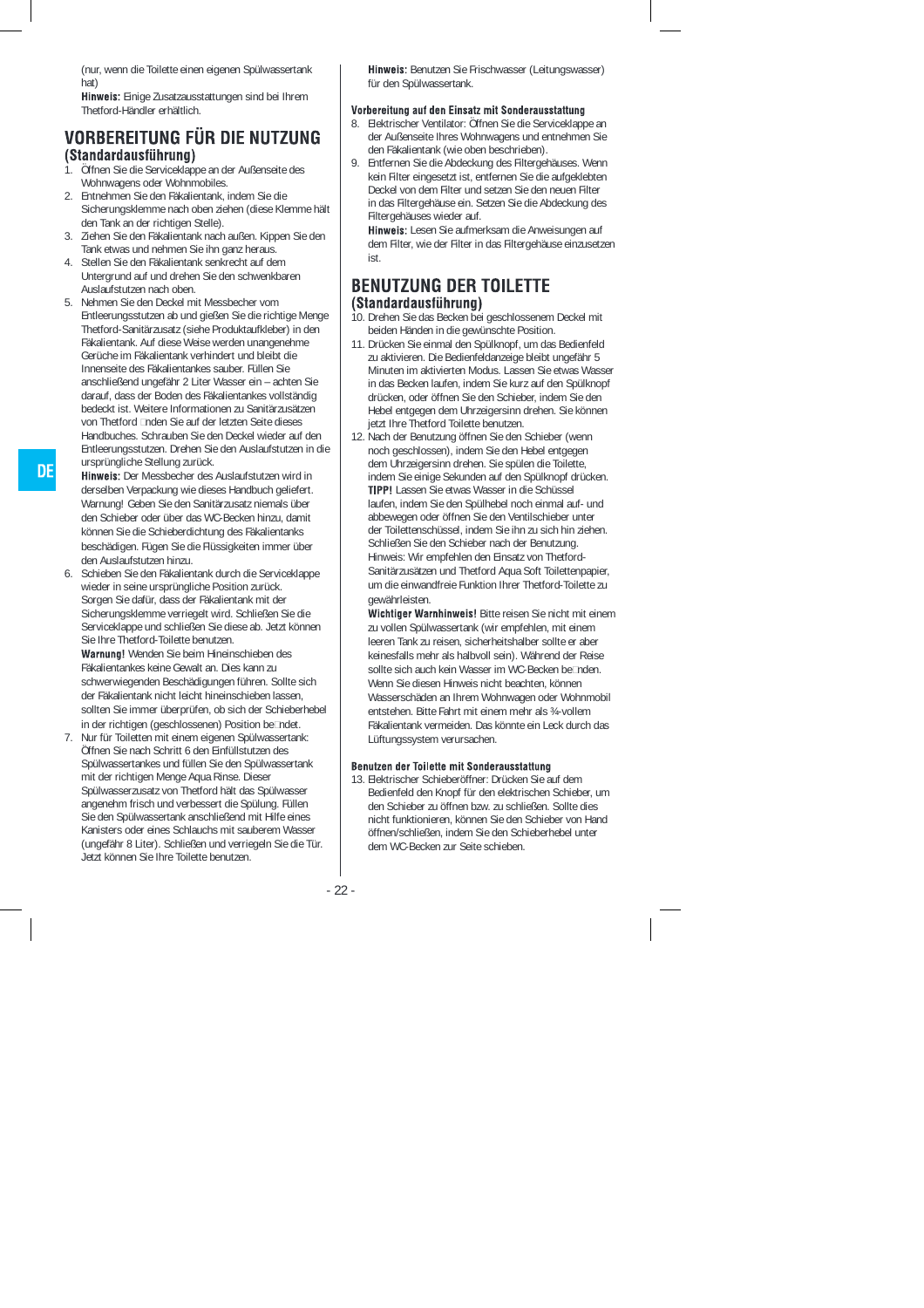Hinweis: Der elektrische Schieberöffner sollte nicht betätigt werden, wenn Sie auf der Toilette sitzen, um seine einwandfreie Funktion zu gewährleisten.

- 14. Elektrischer Ventilator: Der Ventilator startet automatisch, sobald das Bedienfeld aktiviert wird (durch Drücken des Spülknopfs) und schaltet sich nach ca. 5 Minuten automatisch wieder ab. Die Anzeige für den elektrischen Ventilator blinkt, bis er sich automatisch abschaltet. Wenn Sie den Ventilator abschalten wollen, drücken Sie auf die Taste für den Elektrischen Ventilator. Wenn Sie den Ventilator wieder starten wollen, drücken Sie die Taste erneut (die Leuchtdiode fängt wieder an zu blinken).
- 15. Anzeige für niedrigen Wasserstand im Spülwassertank (nur für Toiletten mit einem eigenen Spülwassertank): Wenn die Anzeige für niedrigen Wasserstand im Spülwassertank au euchtet, muss der Spülwassertank aufgefüllt werden; es be<sup>r</sup>nden sich dann nur noch ungefähr 1L Wasser in dem Tank (d. h. Wasser für ungefähr 2 Spülungen).

### **ENTLEEREN**

Der Fäkalientank muss geleert werden, wenn das rote Licht (Leuchtdiode) auf dem Bedienfeld der Toilette au euchtet. Das rote Licht leuchtet auf, sobald der Fäkalientank nur noch ca. 2 Liter mehr aufnehmen kann, was nicht mehr als zwei bis drei weiteren Toilettengängen entspricht.

Achten Sie darauf, dass der Schieber geschlossen ist. Öffnen Sie die Serviceklappe außen am Fahrzeug, ziehen Sie den Sicherungshebel des Fäkalientanks nach oben und nehmen Sie den Fäkalientank heraus, indem Sie ihn zu sich hin ziehen.

- 16. Stellen Sie den Fäkalientank aufrecht hin (mit dem herausziehbaren Handgriff oben und den Rädern unten).
- 17. Lösen Sie den Griff aus der Verriegelung, ziehen Sie den Handgriff nach oben und fahren Sie den Fäkalientank zu einer dafür zugelassenen Entsorgungsstation.
- 18. Schieben Sie den Handgriff wieder in die verriegelte Position zurück. Drehen Sie den Auslaufstutzen nach oben und entfernen Sie den Deckel des Entleerungsstutzens. Halten Sie den Fäkalientank so fest, dass Sie den Belüftungsknopf während des Entleerens mit Ihrem Daumen betätigen können. Halten Sie den Belüftungsknopf für ein spritzerfreies Entleeren des Tanks gedrückt. Spülen Sie den Tank nach dem Entleeren gründlich mit Wasser aus. Reinigen Sie auch den Schieber mit Wasser.

Warnung! Schütteln Sie den Tank nicht stark und verwenden Sie auch keine Hochdruckreiniger. Dies kann zu Schäden an der Innenseite des Tanks führen. Achtung! Drücken Sie den Belüftungsknopf erst, wenn der Auslaufstutzen nach unten zeigt! Bereiten Sie die Toilette gegebenenfalls für die erneute Benutzung vor. Schieben Sie den Fäkalientank in die Toilette und schließen Sie die Serviceklappe.

### Entleeren mit Sonderausstattung

19. Multi-Füllstandsanzeige für den Fäkalientank: Die untere Leuchtdiode zeigt an, dass der Fäkalientank fast leer ist; die mittlere Leuchtdiode zeigt an, dass er mehr als halb voll ist; wenn die obere Leuchtdiode leuchtet, muss der Tank geleert werden, da er nur noch 2 - 3 Toilettengänge aufnehmen kann.

Hinweis: Die rote Leuchtdiode blinkt, wenn der Fäkalientank nicht oder nicht richtig eingesetzt ist.

20. Fäkalien-Abpumpsystem: Beim Aktivieren des Bedienfelds leuchtet diese Funktion automatisch auf. Wenn die rote Lampe der Füllstandsanzeige für den Fäkalientank au⊡euchtet, drücken Sie den Knopf für das Fäkalien-Abpumpsystem, um die Fäkalien aus dem Fäkalientank in den Abwassertank des Fahrzeuges umzupumpen. Der Knopf blinkt, während die Fäkalien abgepumpt werden, und stoppt automatisch (nach ungefähr 2 Minuten), wenn alle Fäkalien in den Abwassertank gepumpt sind. Wenn der Abwassertank des Fahrzeugs voll ist, blinkt der Knopf für das Fäkalien-Abpumpsystem schnell (2 Hz); das Abpumpen ist dann erst möglich, nachdem der zentrale Tank entleert wurde. (Überprüfen Sie regelmäßig den Füllstand des Fahrzeug-Fäkalientanks). Nach dem Entleeren des Fäkalientanks bleiben ungefähr 1,5 Liter Fäkalien im Tank zurück. Das ist normal. Geben Sie 2 Liter Wasser und die richtige Menge an Thetford Sanitärzusatz in den Fäkalientank. Wichtig! Überzeugen Sie sich davon, dass der zentrale Fäkalientank noch genügend Aufnahmekapazität hat (ca. 18 l), bevor Sie das Fäkalien-Umpumpsystem betätigen. Wichtig! Für einen einwandfreien Abbau der Fäkalien und das Funktionieren des Fäkalien-Umpumpsystems ist es wichtig, dass Sie Thetford-Sanitärzusätze und Aqua Soft Toilettenpapier benutzen.

Wichtig! Es ist entscheidend, dass die richtige Menge Thetford-Sanitärzusätz zugegeben wird, damit die Fäkalien im Fäkalientank einwandfrei abgebaut werden. Benutzen Sie das System nur, wenn der Fäkalientank gefüllt ist. Wenn Sie das System zu oft bei leerem Fäkalientank benutzen, kann die Pumpe beschädigt werden, was zum Ausfall des Systems führen kann.

### **REINIGUNG UND WARTUNG**

Die Toilette muss regelmäßig gereinigt und gewartet werden: die Intervalle sind dabei von der Frequenz der Benutzung abhängig. Reinigen Sie Thetford-Toiletten mit Wasser. Thetford Toilet Bowl Cleaner und Thetford Badreiniger. Achtung! Verwenden Sie niemals Bleichmittel, Essig oder andere Haushaltsreiniger . Diese Mittel können bleibende Schäden an den Dichtungen und anderen Teilen der Toilette verursachen.

### **WC-Becken**

- Geben Sie Thetford Toilet Bowl Cleaner in das Toilettenbecken und verwenden Sie Thetford Badreiniger für das Äußere der Toilette. Lesen Sie vor der Benutzung die Gebrauchsanweisung der Produkte.
- Spülen Sie das WC-Becken mit Wasser aus und wischen Sie den Rest der Toilette mit einem feuchten Tuch ab.
- Sitz und Deckel reinigen. Der Sitz und der Deckel können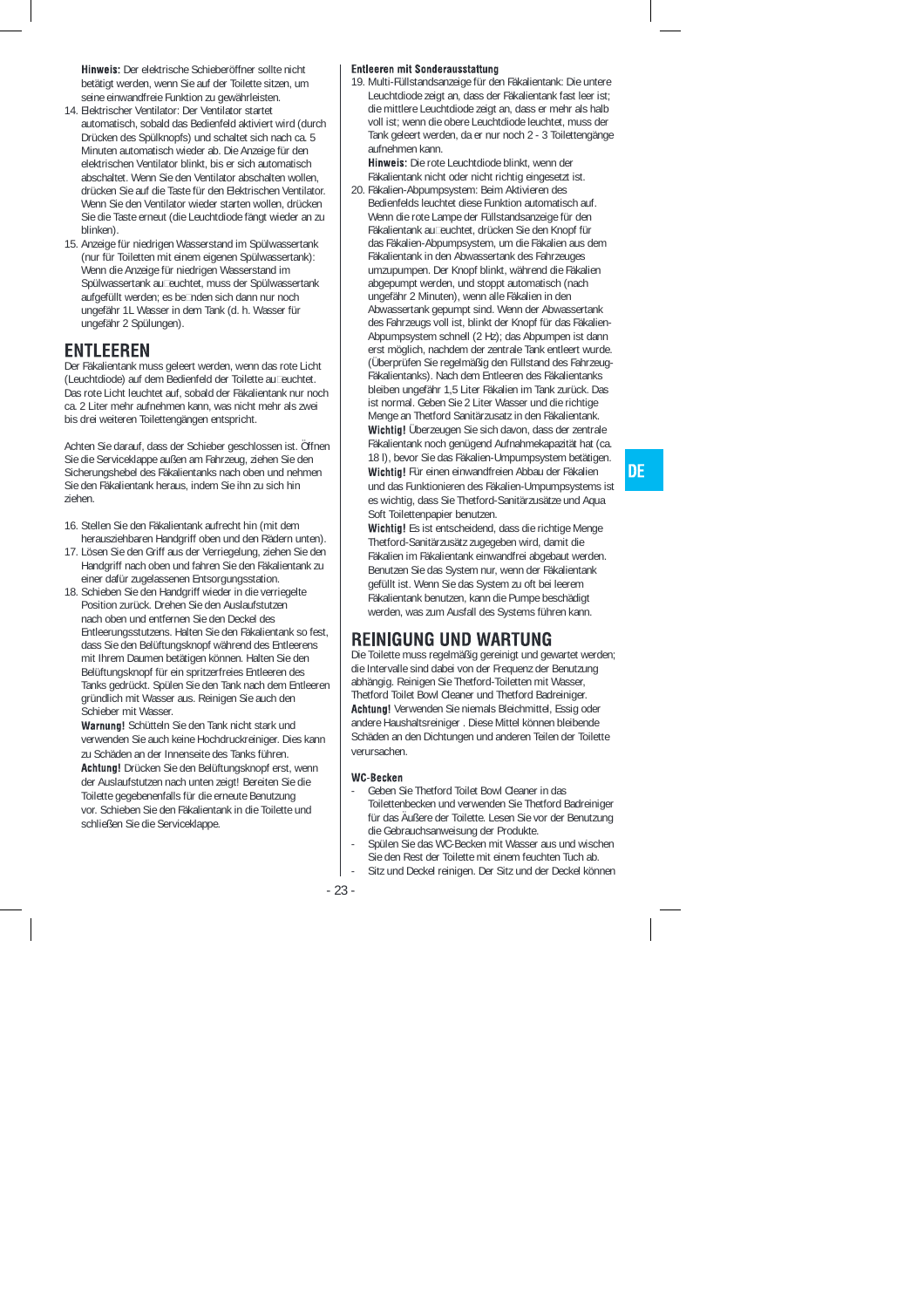leicht abgenommen werden: Heben Sie die beiden Teile an und ziehen Sie die runden Stifte (im Scharnierbereich) aus den Stiftlo¨chern nach außen. Setzen Sie nach der Reinigung Sitz und Deckel wieder auf, indem Sie die runden Stifte vor die Stiftlöcher halten und Sitz und Deckel nach unten schieben.

Um das Spülwasser frisch riechen zu lassen und Ablagerungen im WC-Becken vorzubeugen, geben Sie die richtige Dosierung Aqua Rinse in den Spülwassertank (wenn bei Ihrer Toilette vorhanden).

Tipp! Ihre Toilette glänzt wirklich richtig, wenn Sie diese nach dem Reinigen mit einem weichen, trockenen Tuch nachtrocknen.

#### **Fäkalientank**

Fu¨r den normalen und effektiven Gebrauch Ihres Fäkalientanks hat Thetford eine Reihe verschiedener Sanitärzusätze entwickelt. Weitere Informationen ⊡nden Sie auf Seite 50.

Wir empfehlen, den Fäkalientank einmal pro Saison gründlich zu reinigen. Neben der Verwendung des Cassette Tank Cleaners von Thetford, dem kräftigsten Reinigungsmittel für die periodische Reinigung des Fäkalientankes Ihrer Toilette, schlagen wir Folgendes vor:

- Entfernen Sie den abnehmbaren Mechanismus vom Fäkalientank; drehen Sie ihn dazu entgegen dem Uhrzeigersinn. Spülen Sie den abnehmbaren Mechanismus unter einem Wasserhahn ab.
- Entfernen Sie dann die Abdeckplatte des automatischen Entlüftungsventils , indem Sie diese mit einem kleinen Schraubendreher nach oben ablösen. Schieben Sie das automatische Entlüftungsventil mit einer Hand auf und halten Sie den Schwimmer des automatischen Entlüftungsventils an der Innenseite des Tanks mit der anderen Hand fest. Drücken Sie den Schwimmer nach oben, drehen Sie den Schwimmer eine halbe Umdrehung und bauen Sie ihn von unten aus. Entfernen Sie die Gummidichtung unter dem Schwimmer. Spülen Sie den Schwimmer und die Gummidichtung unter einem Wasserhahn ab. Setzen Sie die Gummidichtung und den Schwimmer des automatischen Entlüftungsventils auf dieselbe Weise wieder ein.
- Wenn Ihre Toilette mit einem Fäkalien-Umpumpsystem ausgestattet ist, denken Sie daran, regelmäßig den Verbindungsmechanismus zwischen dem Fäkalientank und dem Fäkalien-Umpumpsystem zu reinigen und ihn mit dem hochwertigen Thetford Plegemittel für Dichtungen zu behandeln.

Die Gummidichtungen in der Toilette (die Schieberdichtung, die Mechanismusdichtung, die Dichtung des automatischen Entlüftungsventils und die Deckeldichtung) müssen regelmäßig mit Wasser gereinigt und mit dem Thetford P⊡egemittel für Dichtungen (Thetford High Grade Seal Lubricant) behandelt werden. Damit wird gewährleistet, dass die Dichtungen Dexibel und in einem einwandfreien Zustand bleiben. Wenn die Toilette über einen längeren Zeitraum nicht verwendet wird, sollten die Dichtungen nach der Reinigung unbedingt mit dem Thetford P<sup>egemittel</sup> für Dichtungen (Thetford High Grade Seal Lubricant) behandelt werden.

Achtung! Verwenden Sie dazu niemals Vaseline oder ein P<sup>r</sup>anzenöl, außer Olivenöl. Diese können Undichtigkeiten oder eine Funktionsstörung verursachen. Der Dichtungsring des Schiebers ist ein Bestandteil der Toilette, der Abnutzung unterliegt. Abhängig vom Ausmaß und der Art der Wartung lässt die Wirkung der Dichtung nach einem bestimmten Zeitraum nach und muss dann ausgetauscht werden.<br>Reinigung und Wartung der Sonderausstattung

- Elektrischer Ventilator: Der Filter des elektrischen Ventilators muss regelmäßig ausgetauscht werden. Nach ca. 4 Wochen Dauerbetrieb verliert der Filter seine Aufnahmefähigkeit.
- Fäkalien-Umpumpsystem: Um die optimale Funktion des Fäkalien-Umpumpsystems zu gewährleisten, ist die regelmäßige Wartung der Rohrleitung und der Pumpe zu empfehlen. Füllen Sie den Fäkalientank nach der vollständigen Entleerung mit sauberem Wasser und leeren Sie ihn anschließend durch Abpumpen des Wassers in den zentralen Fäkalientank. Wiederholen Sie dies zweimal. Dadurch werden Pumpe und Schlauch gereinigt. Tun Sie das im Urlaub alle 3 Wochen. Füllen Sie den Fäkalientank alle 6 Wochen einmal mit sauberem Wasser, leeren Sie ihn aus, und einmal mit sauberem Wasser und Thetford Cassette Tank Cleaner und leeren Sie ihn aus. Dadurch sollte der einwandfreie Betrieb des Systems gewährleistet sein.

### **GEBRAUCH IM WINTER**

Sie können Ihre Thetford Cassettentoilette auch bei kaltem Wetter normal verwenden, wenn sich die Toilette an einem beheizten Ort be indet. Ist dies nicht der Fall, besteht das Risiko, dass die Toilette einfriert. Bei Frostgefahr empfehlen wir, die Toilette wie unter 'Lagerung' beschrieben zu leeren, oder MPG (Monopropylenglykol) zu benutzen.

### LAGERUNG

Die folgenden Anweisungen sind unbedingt einhalten, wenn Sie Ihre Thetford-Toilette über einen längeren Zeitraum nicht benutzen (z. B im Winter).

- Wenn Ihre Toilette mit dem zentralen Trinkwassertank des Fahrzeugs verbunden ist, entleeren Sie zuerst diesen Tank. Sobald der zentrale Trinkwassertank leer ist, aktivieren Sie das Bedienfeld, indem Sie den Spülknopf drücken. Öffnen Sie den Schieber und drücken Sie den Spülknopf, bis kein Wasser mehr in das WC-Becken Fießt. Schließen Sie den Schieber. O¨ffnen Sie die Serviceklappe an der Außenseite des Wohnwagens und entleeren Sie den Fäkalientank an einer dafür zugelassenen Entsorgungsstation. Befolgen Sie die Anweisungen für Reinigung und Wartung. Setzen Sie den Deckel nicht auf den Auslaufstutzen des Tankes zurück, so kann der Fäkalientank trocknen. Wenn die Toilette einen eigenen Spülwassertank hat, stellen Sie eine ausreichend große Schüssel unter den Auslaufschlauch, um das Wasser aus dem Spülwassertank aufzufangen, und entfernen Sie den Auslaufstöpsel. Wenn kein Wasser mehr heraus Ließt. stecken Sie den Auslaufstöpsel auf den Auslaufschlauch, bringen Sie diesen wieder in die ursprüngliche Position zurück und schließen Sie die Serviceklappe. Wenn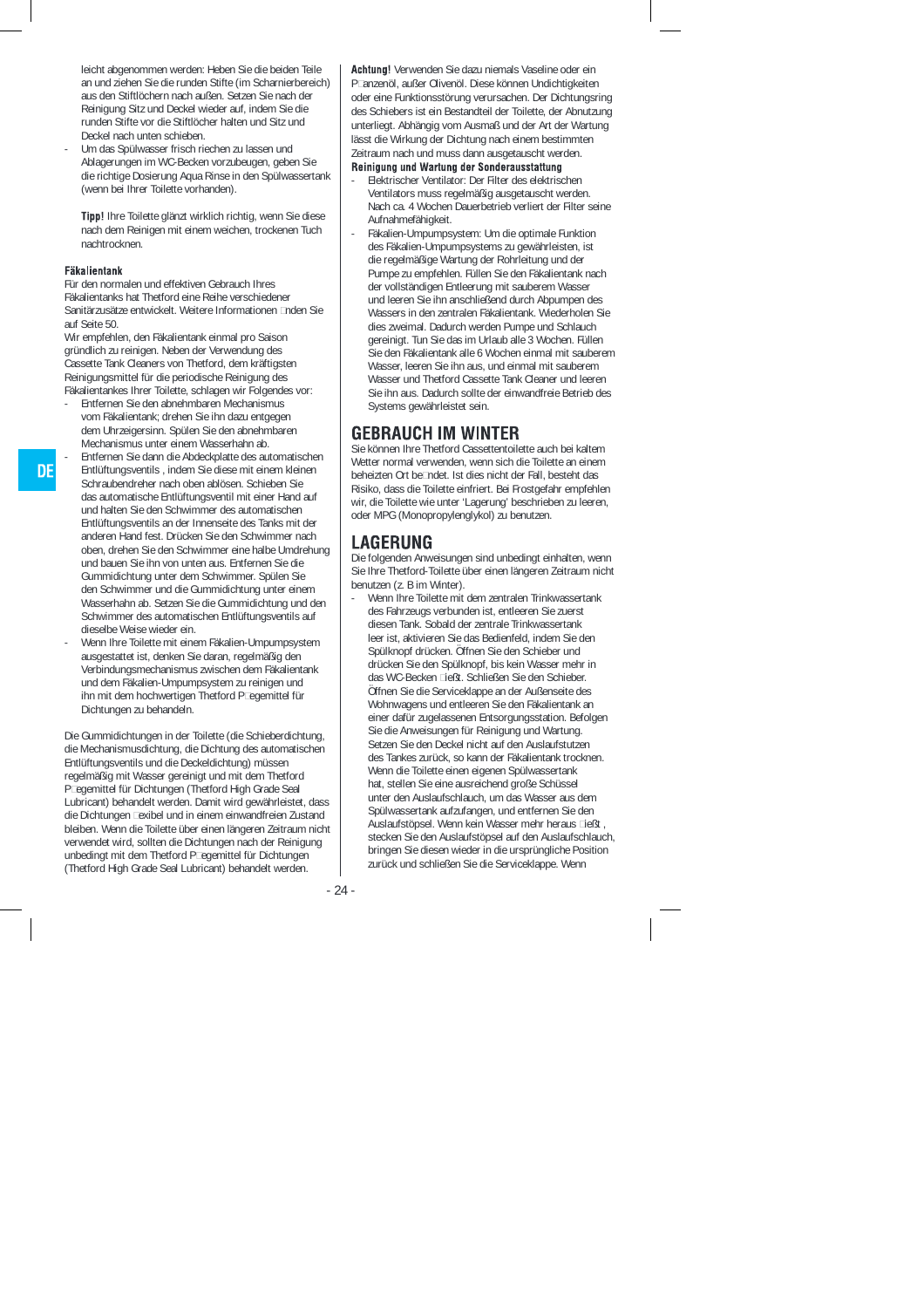die Toilette an den Abwassertank des Fahrzeuges angeschlossen ist, befolgen Sie bitte die Anweisungen des Fahrzeugherstellers in Bezug auf das Ablassen des zentralen Wassersystems. Wenn Ihre Toilette mit dem optionalen Fäkalien-Umpumpsystem ausgestattet ist, nehmen Sie den Fäkalientank heraus und reinigen Sie ihn ganz (siehe Reinigung und Wartung), einschließlich der Tankabdeckung und des Anschlussstücks. Füllen Sie ihn nach der Reinigung mit Frischwasser, setzen Sie ihn wieder ein und leeren Sie ihn mit dem Fäkalien-Umpumpsystem. Füllen Sie den Tank noch einmal mit Frischwasser und Thetford Cassette Tank Cleaner, setzen Sie ihn wieder ein und leeren Sie ihn erneut mit dem Fäkalien-Umpumpsystem. Füllen Sie die Cassette für eine gründliche Reinigung abschließend noch einmal mit Frischwasser und leeren Sie sie mit dem Fäkalien-Umpumpsystem. Entnehmen Sie anschließend den Fäkalientank und leeren Sie ihn vollständig aus. Setzen Sie den Verschluss des Entleerungsstutzens nicht wieder auf, damit der Fäkalientank trocknen kann. Vergessen Sie nicht, den zentralen Fäkalientank des Fahrzeugs zu leeren!

### **GARANTIE VON THETFORD**

Thetford B.V. gewährt den Endbenutzern seiner Produkte eine dreijährige Garantie. Bei Defekten, die innerhalb des Garantiezeitraums auftreten, ersetzt oder repariert Thetford das Produkt. In diesem Falle werden die Kosten für den Austausch, die Arbeitskosten für den Austausch defekter Teile und/oder die Kosten

für die Teile selbst von Thetford übernommen.

- 1. Um einen Anspruch auf die Garantie geltend zu machen, muss der Benutzer das Produkt zu einem von Thetford anerkannten Service-Center bringen. Die Geltung des Anspruchs wird dort beurteilt.
- 2. Die während einer Reparatur innerhalb des Garantiezeitraums ausgetauschten Komponenten gehen in das Eigentum von Thetford über.
- 3. Diese Garantie beein Lusst die geltenden Gesetze zum Verbraucherschutz nicht.
- 4. Diese Garantie gilt nicht für Produkte, die für kommerzielle Zwecke bestimmt sind oder verwendet werden.
- 5. Garantieansprüche, die unter eine der folgenden Kategorien fallen, werden nicht honoriert:
	- Das Produkt wurde falsch verwendet oder die Anweisungen im Handbuch wurden nicht eingehalten.
	- Das Produkt wurde nicht entsprechend der Anweisungen eingebaut.
	- Am Produkt wurden Änderungen vorgenommen.
	- Das Produkt wurde von einem nicht von Thetford anerkannten Service-Center repariert.
	- Die Seriennummer oder der Produktcode wurde geändert.
	- Das Produkt wurde durch Umstände beschädigt, die außerhalb der normalen Verwendung des Produkts liegen.

### **KUNDENSERVICE**

Falls Sie weitere Informationen wünschen oder eine Frage zu Ihrer Toilette haben, besuchen Sie bitte unsere Website: www.thetford-europe.com. Dort **Inden Sie Antworten auf** häu⊡g gestellte Fragen, häu⊡ger auftretende Probleme und Lösungen, Anweisungen für eine Reparatur, Tipps sowie eine Liste mit Thetford Verkaufsstellen und Service-Centers in Ihrer Nähe. Sollten Sie dann noch immer Fragen oder Anmerkungen haben, wenden Sie sich bitte an einen unserer Kunden-Service-Center in Ihrem Land (die Adressen Fnden Sie auf der Rückseite dieses Handbuchs).

### **HAFTUNG**

Thetford haftet nicht für Verluste und/oder Schäden, die unmittelbar oder mittelbar durch die Benutzung der Toilette entstehen.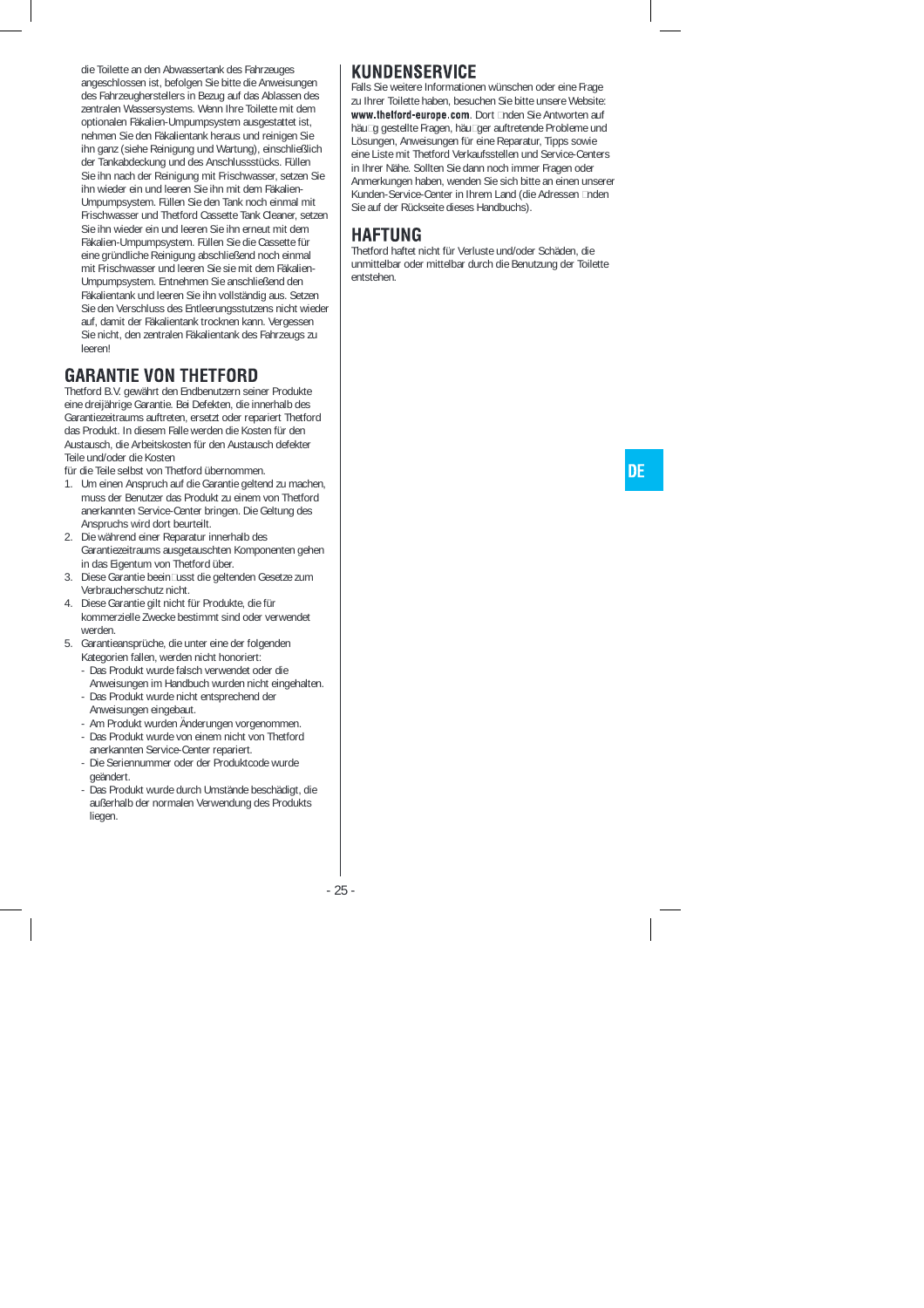Toilet additives (Luids and sachets) by Thetford are there to guarantee trouble-free and comfortable use of your portable or built-in toilet. Toilet additives break down waste into a more liquid material and cover unpleasant smells.

For more information: www.thetford-europe.com

Les additifs sanitaires (Duides et sachets) de Thetford sont là pour vous assurer une utilisation en toute tranquillité de vos toilettes portables ou intégrées. Ils permettent de liqué<sup>rer</sup> les matières et de limiter les odeurs désagréables.

En savoir plus: www.thetford-europe.com

Sanitärzusätze (in ⊡üssiger Form und in Dosierbeuteln) von Thetford garantieren eine problemlose, komfortable Nutzung Ihrer tragbaren oder eingebauten Toilette. Sanitärzusätze machen Fäkalien Eüssiger und überdecken unliebsame Gerüche.

Für weitere information: www.thetford-europe.com

Toiletadditieven (vloeistoffen en sachets) van Thetford garanderen probleemloos en comfortabel gebruik van je draagbare of ingebouwde toilet. Toiletadditieven breken toiletafval af tot een vloeibare substantie en camou<sup>r</sup>eren nare geurties.

Voor meer informatie: www.thetford-europe.com

### When to use which Toilet Care Product?



\* Biological action: stimulates micro-organisms to biologically break down the toilet waste in the waste-holding tank. Particularly suitable when emptying the waste-holding tank into septic tanks on camp sites (Test ISO 11734).





**DE** 

**NL**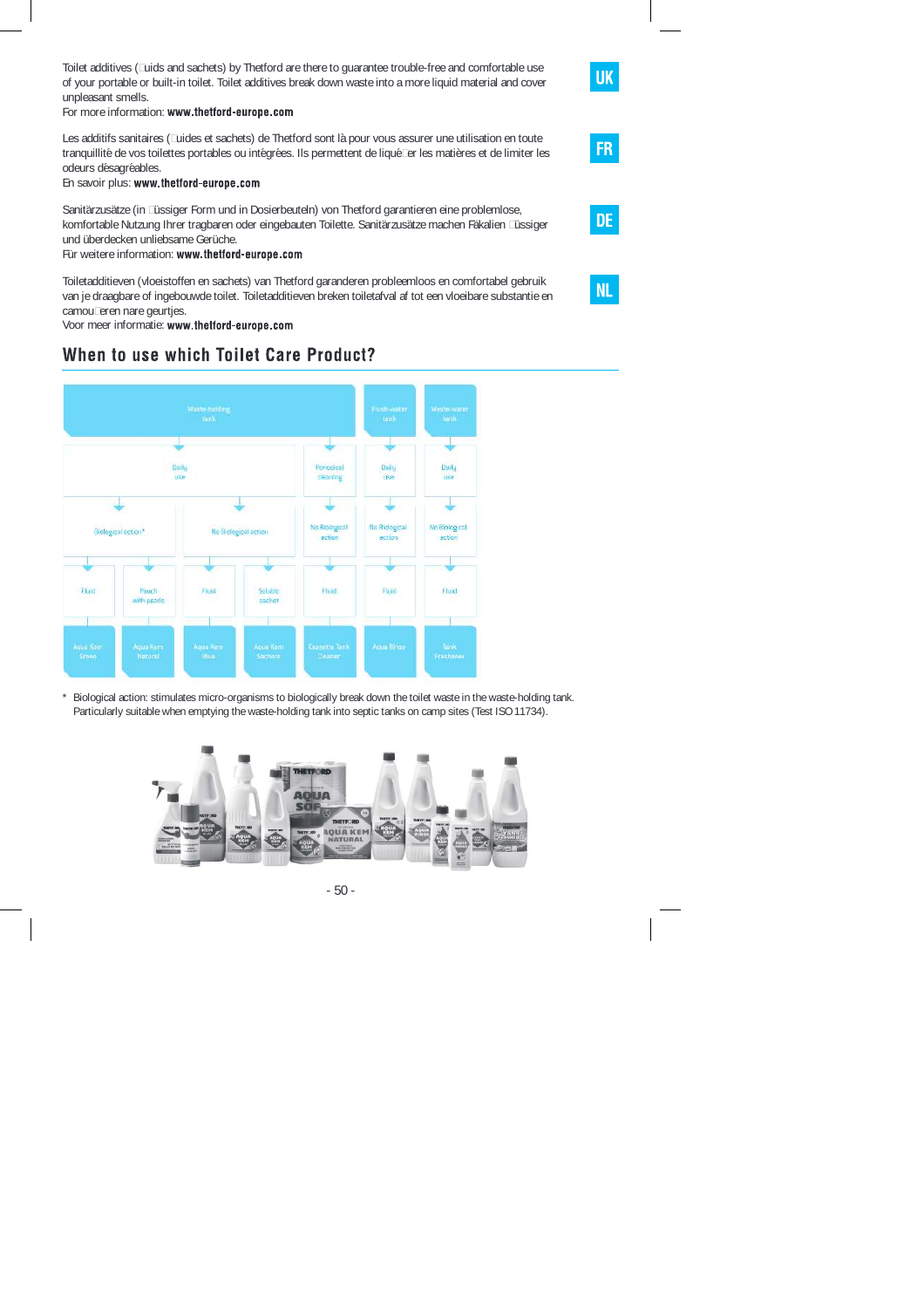

















. L<br>C  $\bigcirc$  $\circ$